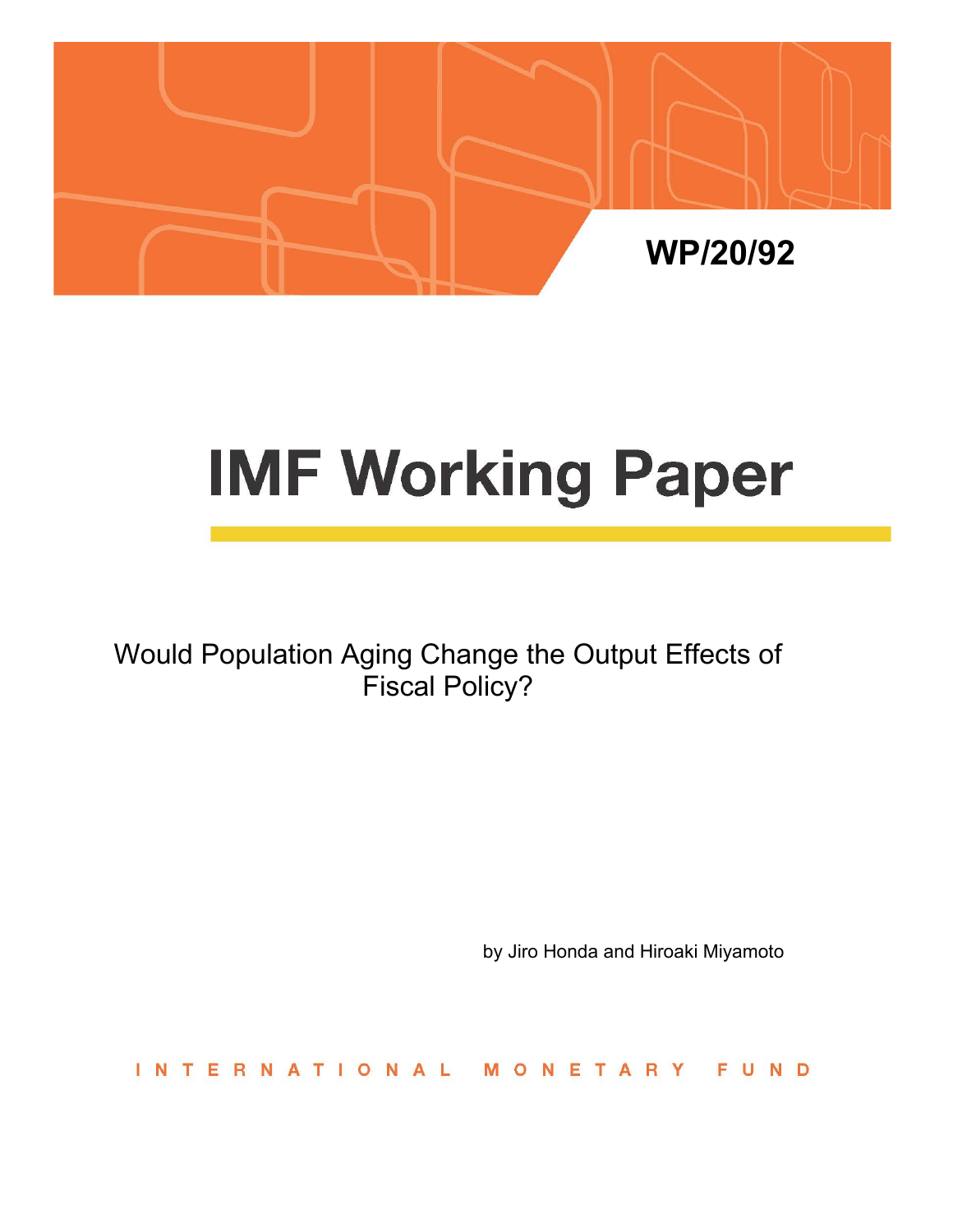## **IMF Working Paper**

#### Fiscal Affairs Department

## **Would Population Aging Change the Output Effects of Fiscal Policy?**

#### **Prepared by Jiro Honda and Hiroaki Miyamoto**

Authorized for distribution by Nikolay Gueorguiev

June 2020

*IMF Working Papers* **describe research in progress by the author(s) and are published to elicit comments and to encourage debate.** The views expressed in IMF Working Papers are those of the author(s) and do not necessarily represent the views of the IMF, its Executive Board, or IMF management.

#### **Abstract**

Would population aging affect the effectiveness of fiscal stimulus? Despite the renewed focus on population aging, there are few empirical studies on the output effects of fiscal policy in aging economies. Our study fills this gap by analyzing this issue in OECD countries. We find that, as population ages, the output effects of fiscal spending shocks are weakened. We also find that, while high-debt countries generally face weaker fiscal multipliers, high-debt aging economies face even weaker multipliers. These results point to important policy implications: population aging would call for a larger fiscal stimulus to support aggregate demand during recession and thus require larger fiscal space to allow a wider swing of the fiscal position without creating concerns for fiscal sustainability. Our analysis also suggests that policy measures to promote labor supply could help increase the output effect of fiscal stimulus in aging economies.

JEL Classification Numbers: E62; H30; J10

Keywords: Fiscal Policy; Fiscal Multipliers; Population Aging

Authors' E-Mail Addresses: [JHonda@imf.org;](mailto:JHonda@imf.org) [HMiyamoto@imf.org](mailto:HMiyamoto@imf.org)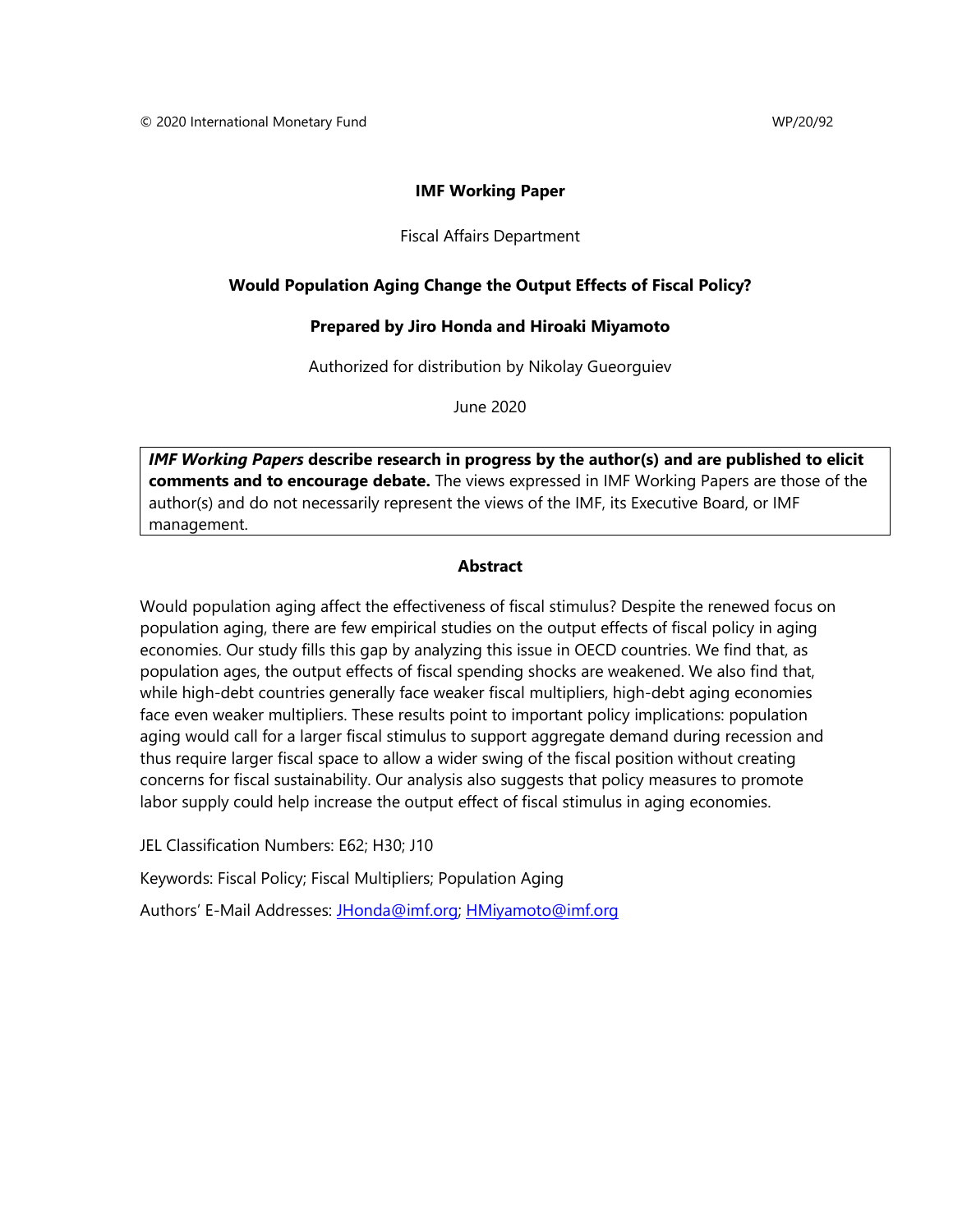| <b>Content</b>                                                                                 | Page |
|------------------------------------------------------------------------------------------------|------|
|                                                                                                |      |
|                                                                                                |      |
|                                                                                                |      |
|                                                                                                |      |
|                                                                                                |      |
|                                                                                                |      |
|                                                                                                |      |
|                                                                                                |      |
|                                                                                                |      |
|                                                                                                |      |
|                                                                                                |      |
|                                                                                                |      |
| <b>BOXES</b>                                                                                   |      |
| 1. Would Fiscal Stimulus be Effective During Recessions in Highly Aging Economies? _________13 |      |
| <b>FIGURES</b>                                                                                 |      |
|                                                                                                |      |
|                                                                                                |      |
|                                                                                                |      |
|                                                                                                |      |
|                                                                                                |      |
|                                                                                                |      |
|                                                                                                |      |
| 8. State-Dependent Fiscal Multipliers in Both Aging and Non-Aging Economies _______________12  |      |
|                                                                                                |      |
|                                                                                                |      |
| 11. Government Spending Shocks on Private Consumption and Investment_____________              | -18  |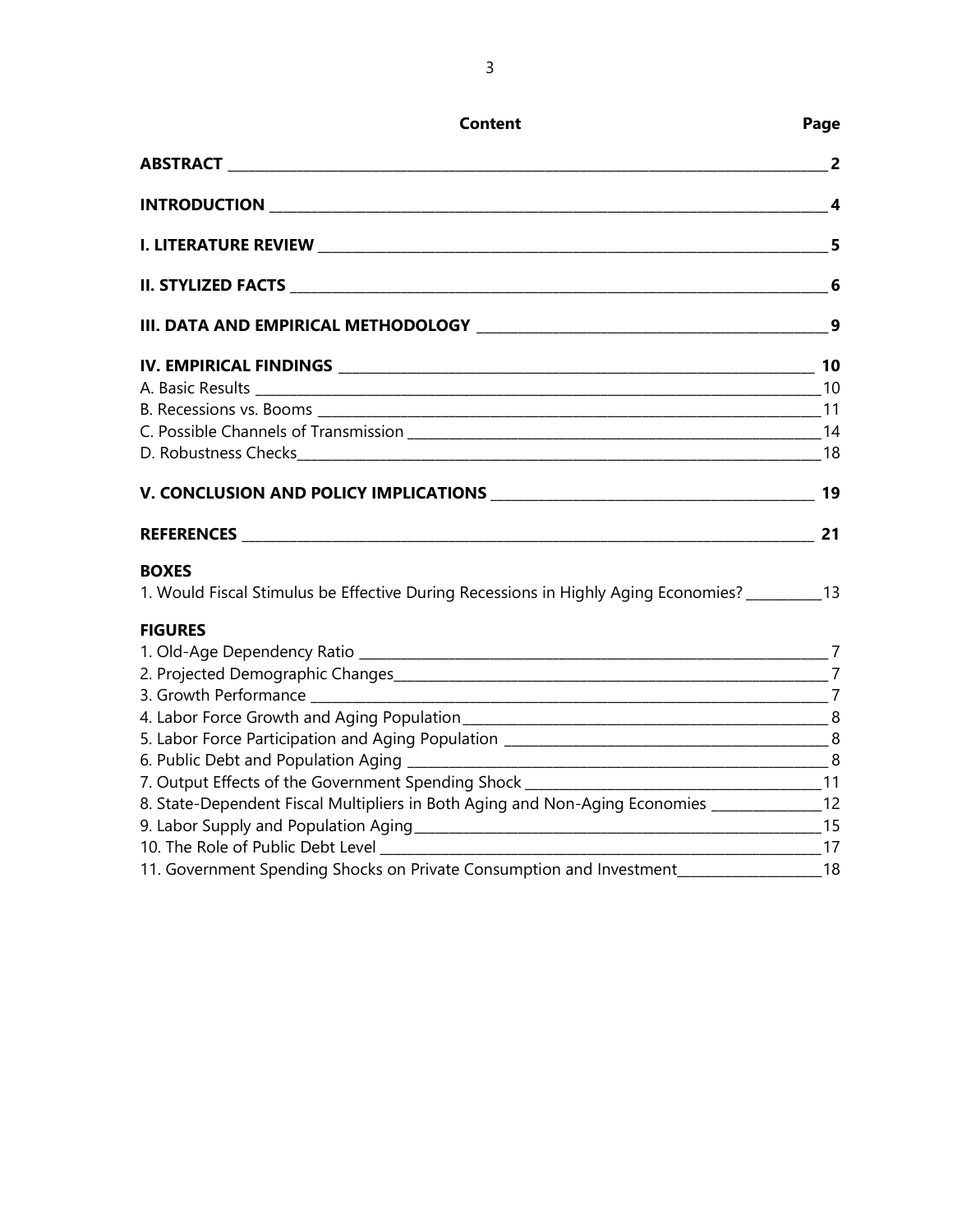#### **INTRODUCTION**

 $1<sup>1</sup>$ **Population aging and its impacts are gaining increasing attention.** Due to steady declines in fertility rates and increasing longevity, many countries—particularly advanced economies—are facing rapid aging of their population. In June 2019, G20 leaders pointed out that demographic changes, including population aging, pose challenges and opportunities for all G20 members, and these changes will require policy actions that span the fiscal, monetary, financial, labor market and other structural policies (G20 Osaka Leaders' Declaration). In the meantime, the Framework Working Group on Macroeconomic Implications of Population Aging (2019) highlighted that in light of the expected aging process, G20 policymakers should be forward-looking and proactive in undertaking beneficial reforms.

2. **The literature identifies significant adverse effects of population aging on the macroeconomy.** [1](#page-3-0) Facing such stark demographic changes, an increasing number of studies have examined the macroeconomic implications of population aging. Population aging could reduce potential growth by lowering labor input and productivity (IMF, 2019a; Yoshino and Miyamoto, 2017). Aging would also exert pressure on public finance by lowering fiscal revenues and increasing needs for social expenditures (IMF, 2016a, 2019a; Yashio and Hachisuka, 2014). These findings set the stage for rethinking macroeconomic policy design in aging economies.

**With such changes in policy environments, a critical question for policymakers is**  $3.$ **how aging modifies the effectiveness of macroeconomic policies***.* Recently, a few empirical studies have shed light on this issue. Imam (2013) and Wong (2019), for instance, point out that population aging would reduce the effects of monetary policy on inflation and output. In light of such findings, Imam (2013) concluded that "*the relative role of fiscal and macroprudential policy as a means to stabilize the economy may become more important.*"

 $\overline{4}$ . **The literature, however, provides little empirical evidence as to how population aging affects the effectiveness of fiscal policy.** This paper fills this gap by empirically examining the output effects of fiscal spending shocks using a panel data of OECD countries. We estimate the output effects of government spending shocks by using the local projection method of Jordà ([2](#page-3-1)005) for aging and non-aging economies.<sup>2</sup> We use the old-age dependency ratio to identify the aging state of an economy and identify the government spending shocks as forecast errors of government spending as in Auerbach and Gorodnichenko (2012, 2013).

<span id="page-3-0"></span><sup>1</sup> IMF (2017, 2019b) examine the implications of demographic changes in major Asian economies and central and eastern European countries.

<span id="page-3-1"></span> $2$  In this paper, fiscal multipliers and output effects of government spending shocks are used interchangeably. In general, fiscal multipliers are defined as the ratio of a change in output to a discretionary change in government spending. For this purpose, this paper—following the methodologies widely used in the literature—identifies government spending shocks as forecast errors of government spending and estimate their impacts on output. Thus, in an attempt to describe the nuanced nature of this exercise accurately, this paper employs the term "the output effects of government spending shocks."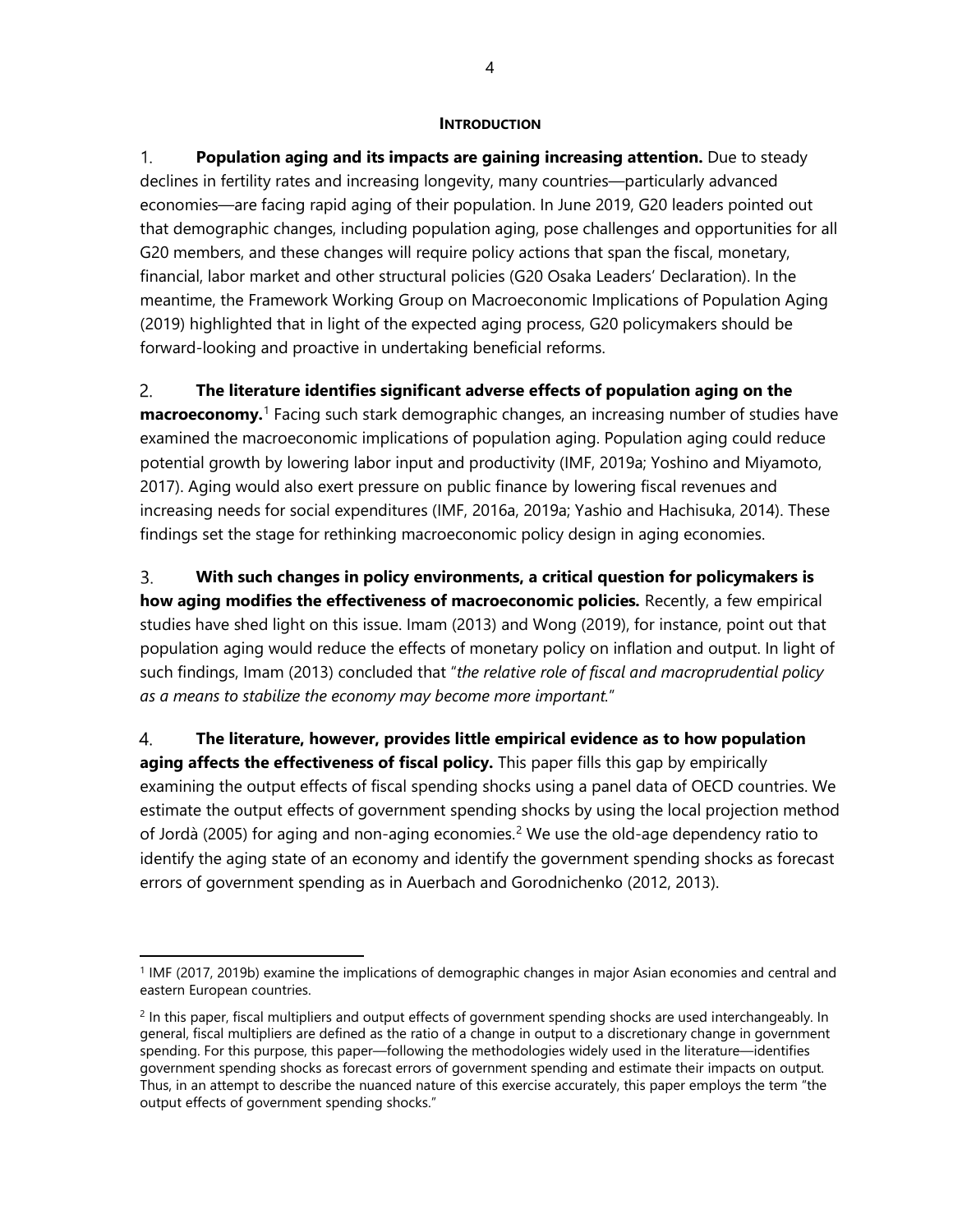5. **To our knowledge, this is the first empirical paper that attempts to assess the impact of population aging on fiscal policy effectiveness using panel data.** While there are a few studies that examine how population aging affects the effectiveness of macroeconomic policies, they focus on monetary policy or are theoretical (see the literature review in Section II). The only exception is Basso and Rachedi (2019). By using the U.S. state-level data, they find that the age structure of the population affects local fiscal multipliers (such that fiscal multipliers are larger in economies with higher shares of young people in the total population). Our study provides empirical evidence that population aging affects fiscal multipliers at the national level in OECD countries.

#### 6. **We find that the output-boosting effect of fiscal stimulus is weakened as**

**population aging proceeds.** In aging economies, the positive output effects of government spending shocks during recessions are weaker, while during booms, the positive government spending shocks reduce output and the negative effect is long-lasting. Furthermore, even during recessions, the positive output effects of government spending shocks decline with the degree of aging in the economy. For the weaker output effects in aging economies, our analysis suggests a few possible channels, including: (i) Ricardian-type responses; and (ii) lower growth in labor supply.

 $7<sup>1</sup>$ **These results have important policy implications.** In aging economies, policymakers should account for the weaker demand-supporting effects of fiscal policy. During recessions, a larger fiscal stimulus would thus be called for to support aggregate demand, which would require maintaining a larger fiscal space to allow for wider swings in the fiscal position. Furthermore, given the weak effect of fiscal stimulus to boost output even during recessions, other macroeconomic policies or structural reform measures would have to play a more important role. Our analysis also suggests that policy measures to promote labor supply could help increase the output effect of fiscal stimulus in aging economies.

8. **The remainder of the paper is organized as follows:** Section II reviews the existing literature. Section III presents the recent developments associated with population aging. Section IV presents the empirical methodology. Section V presents the main findings. Finally, Section VI provides the conclusion and draws policy implications.

# **I. LITERATURE REVIEW**

9. **The literature points out the adverse impacts of population aging on demand and potential output.** Specifically, it identifies several channels through which population aging could reduce aggregate potential output. These are, for example: (i) fewer workers; (ii) a higher share of older workers; and (iii) age-specific productivity profiles (Bloom et al. 2010; Maestas et al., 2016; IMF, 2017; Aksoy et al., 2019).<sup>[3](#page-4-0)</sup> Population aging also affects national saving. On one

<span id="page-4-0"></span><sup>&</sup>lt;sup>3</sup> In contrast, Prettner (2013) shows that population aging fosters long-run growth in the endogenous growth framework.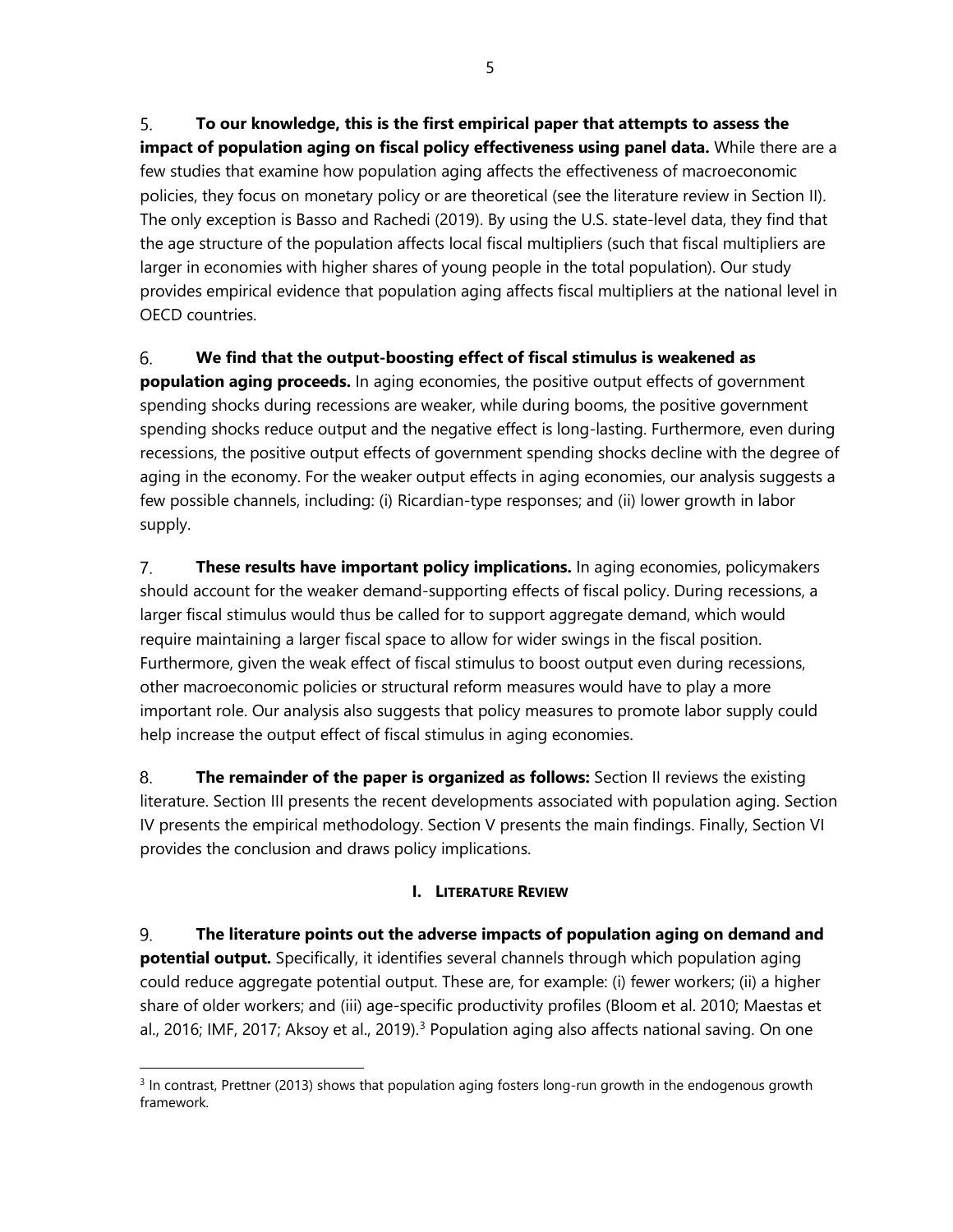hand, population aging may lead to lower aggregate saving as the proportion of dissaving or low-saving elderly rises relative to the proportion of working age people who saves for retirement. On the other hand, it would make people save more by extending their after-retirement life (Heijdra and Ligthart, 2006; Heijdra and Romp 2008)<sup>[4](#page-5-0)</sup>.

 $10.$ **Furthermore, many studies find a negative impact of population aging on fiscal balances.** The first of this kind—using an overlapping generations model—was Blanchard (1985), which laid the ground for further theoretical work to analyze the macroeconomic effects of demographic changes. These studies point out that population aging would lead to higher public debt. IMF (2015) highlights the impact of rising spending on age-related programs (pensions and health) on fiscal balances and economic growth, while IMF (2016a) notes that the potential impact on other types of spending (e.g., education) tends to be uncertain.<sup>[5](#page-5-1)</sup> On the revenue side, IMF (2016a) also points out that individual income and consumption spending patterns tend to change over the life cycle.

#### $11.$ **A few studies examine the effects of macroeconomic policies in aging economies.**

Yoshino and Miyamoto (2017) show that, using a tractable dynamic stochastic general equilibrium (DSGE) model with heterogenous agents, the effectiveness of fiscal and monetary policies is weakened with population aging. They find that less labor supply due to population aging weakens the effectiveness of fiscal policy. Basso and Rachedi (2019) find that local fiscal multipliers depend on the age structure of the population by using the U.S. state-level data (such that fiscal multipliers are larger in economies with higher shares of young people in the total population).<sup>[6](#page-5-2)</sup> They rationalize this finding with a life-cycle open-economy New Keynesian model. Imam (2013) and Wong (2018) empirically examine the impact of the demographic changes on the effectiveness of monetary policies and found that the effectiveness of monetary policies is weakened as society is graying.

## **II. STYLIZED FACTS**

 $12.$ **We look at recent developments associated with population aging, with a focus on its macroeconomic impacts.** As a measure of population aging, we use the old-age dependency ratios, defined as the ratio of people 65 and older to those between 15 and 64 years old.

<span id="page-5-0"></span><sup>4</sup> While Auerbach et al. (1991) and Auerbach et al. (1989) quantitatively show the negative impact of aging on the saving rate, Lee (2016) notes that the net effect of population aging on saving rates is not clear.

<span id="page-5-1"></span><sup>&</sup>lt;sup>5</sup> While a smaller fraction of younger age groups could lead to some savings, higher enrollment rates and longer periods spent in education could put upward pressure on total education expenditure. Empirical evidence suggests that the direct budgetary impact of demographic changes on education spending is small (e.g., Grob and Wolter, 2007; McMorrow and Roeger, 1999).

<span id="page-5-2"></span> $6$  In the baseline regression, Basso and Rachedi (2019) use the ratio of 20–29 year old white males over the total population of white males as the share of young people in total population.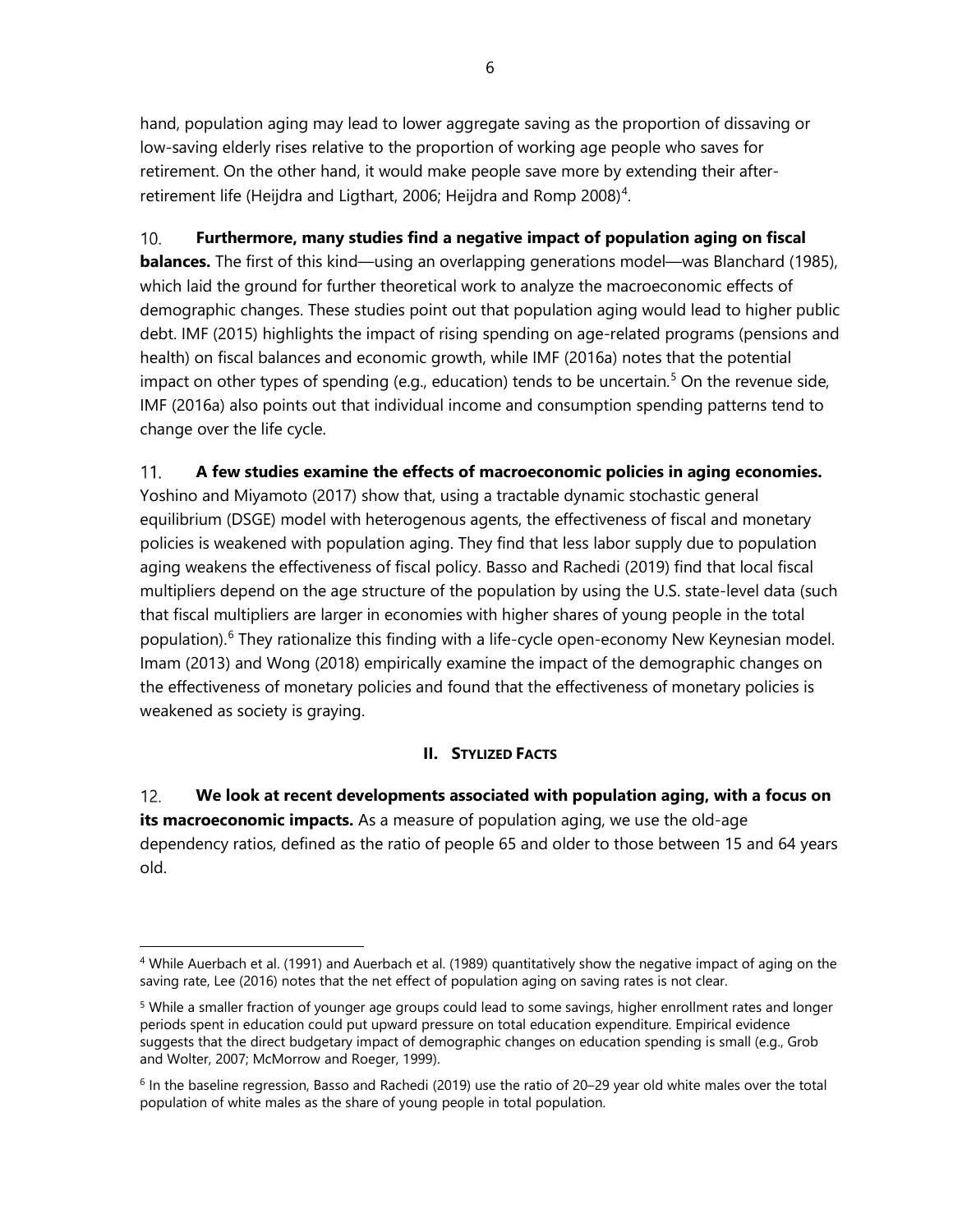• **The old-age dependency ratios have been rising for several decades and are projected to increase further.** This trend is largely driven by high-income countries. Middle-income countries are projected to follow this trend with a lag of a few decades. As a result, within the next 30 years, more than 20 countries across the world would exceed the old-age dependency ratio of 50 percent (an unprecedented level in global history), with some even reaching 70 percent (Figure 2).



Note: The projections beyond 2020 are based on the medium variant estimates by the United Nations. Source: United Nations

- **Based on the findings in the literature (e.g., IMF, 2019a; Yoshino and Miyamoto, 2017), we highlight the following macroeconomic impacts of population aging:**
	- *Growth: Growth performance is relatively low in countries with an aging population (Figure 3).* As the literature identified (IMF 2019a; Yoshino and Miyamoto, 2017), countries with population aging tend to face lower growth, reflecting lower labor input and productivity. Lower potential growth—potentially leading to lower investment returns—could adversely affect the private sector investment.

**Figure 3. Growth Performance**

(Average annual growth, 2008–2018)



 *Labor: In countries with an aging population, not surprisingly, the working-age population tends to decline (Figure 4), while labor force participation has often risen (Figure 5)*. Akitoby, et al. (2019) highlights that, with the increase in female labor force participation, the number of women in total employment has been an increasing trend in G7 countries. While it is not clear if the rising female labor force participation is a response to population aging, an increased labor force participation—with a larger female labor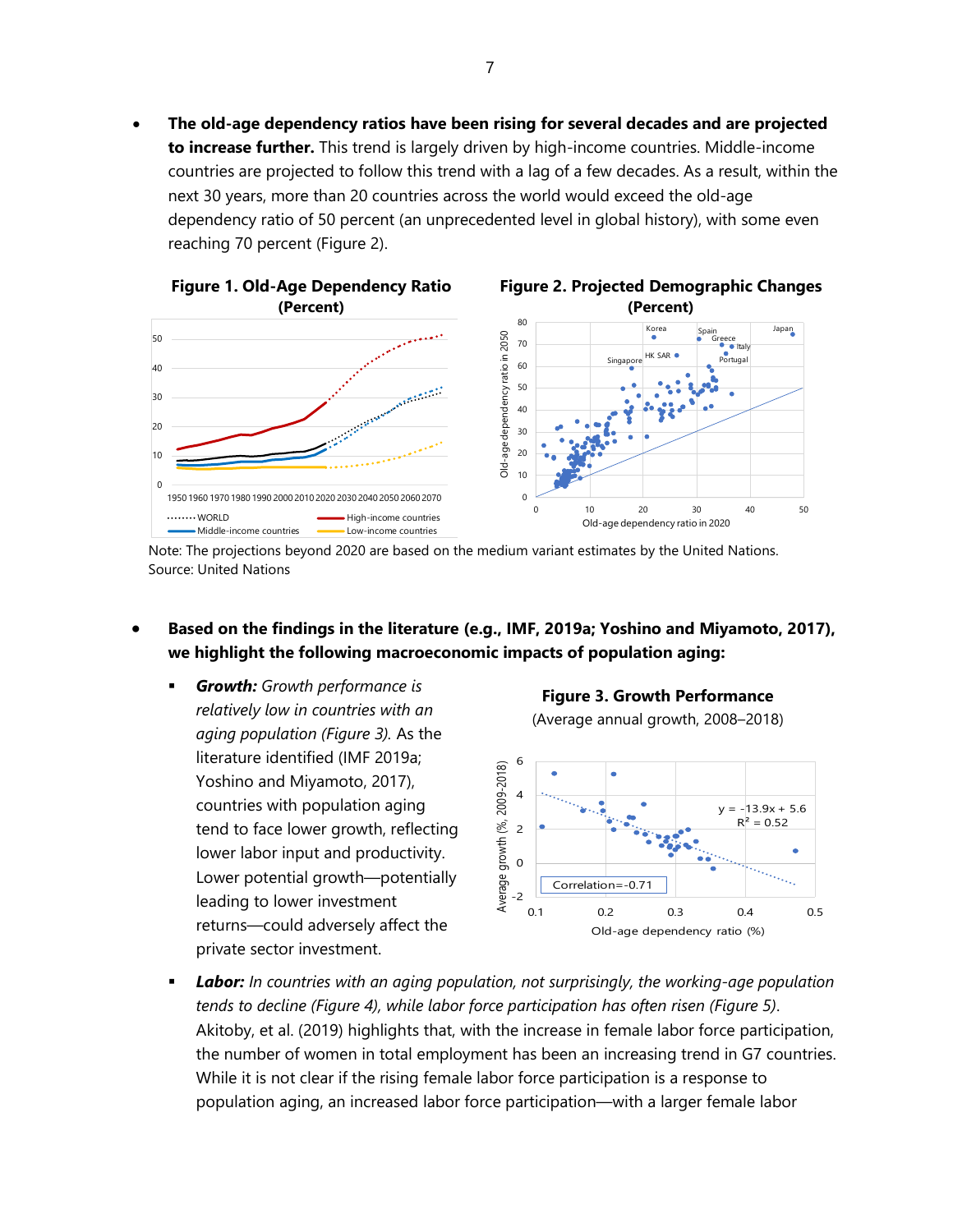force, higher retirement age, and/or a larger number of immigrants—may help slow the decline in the labor force brought by aging.

> 55 60 65



• *Public debt: The level of public debt tends to be higher with population aging*. Figure 6 shows that population aging is positively associated with high public debt. This may reflect the consequence of increased fiscal spending (e.g., pension and health) for aging population. As highlighted in IMF (2015, 2016a), in many advanced and emerging market economies, aging populations will boost spending on pensions and health care, while projected population dynamics will adversely affect growth and government revenues.



0.1 0.2 0.3 0.4 0.5 Old age dependency ratio

Correlation=0.41





 $13.$ **Obviously, these factors (labor supply and public debt) are highly associated with population aging.** As discussed in the literature, and also demonstrated above, population aging would influence the economy through various channels, which include fewer workers and higher public debt. Thus, when we discuss the output impacts of population aging, it would be important to examine through which channel the impacts are emerging. Our empirical analysis will look at the role of each of these factors to examine how they are affecting the effectiveness of fiscal stimulus.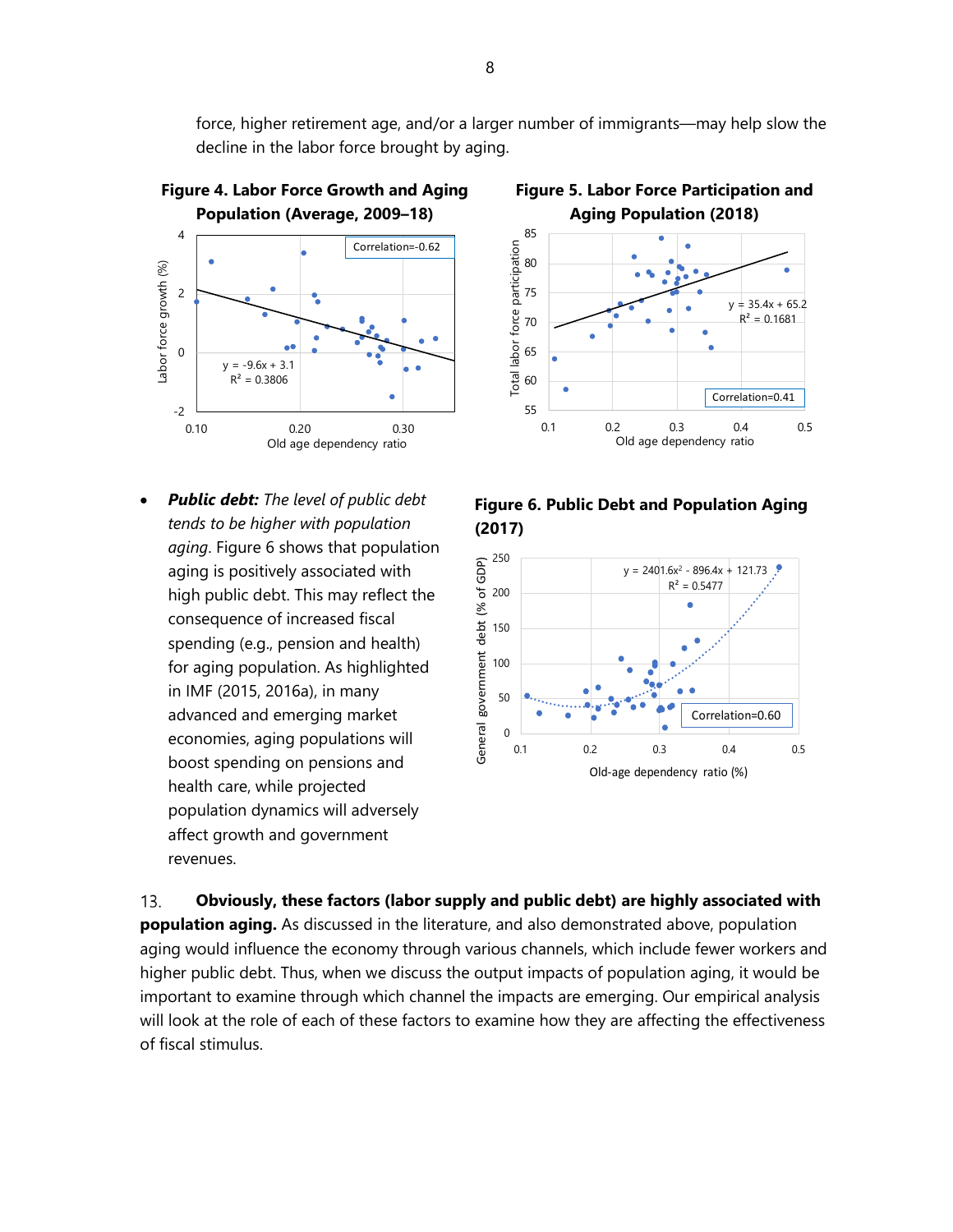#### **III. DATA AND EMPIRICAL METHODOLOGY**

#### *Data*

 $14<sub>1</sub>$ **The data used in the analysis comes from the OECD's Statistics and Projections Database and the World Population Prospects from the United Nations (UN).** The macroeconomic series are taken from the OECD's Economic Outlook. As for the forecast of the government spending, we use the forecasts reported in the fall issue of the OECD's Economics Outlook for the same year to construct government spending shocks. The old-age dependency ratio comes from the UN's World Population Prospects. Our sample covers an unbalanced panel of 1[7](#page-8-0) OECD countries over the period of 1985-2017.<sup>7</sup>

 $15.$ **Our analysis uses the old-age dependency ratio as a measure of the aging state of an economy.** We define an economy to be aging when the old-age dependency ratio is above a certain threshold. For our baseline results, an economy is regarded as aging if its old age dependency ratio exceeds the sample median of 22.7 percent.

#### *Empirical Methodology*

**To estimate the output effects of fiscal policy, our benchmark model is based on**  16. **the local projection method (LPM) proposed by Jordà (2005), using forecast errors to identify fiscal spending shocks**. [8](#page-8-1) The benchmark specification is as follows:

$$
Y_{i,t+h} - Y_{i,t-1} = \beta_A^h I_{i,t} \text{Shock}_{i,t} + \beta_N^h (1 - I_{i,t}) \text{Shock}_{i,t} + \theta^h X_{i,t} + \alpha_i^h + \gamma_t^h + \varepsilon_{i,t}^h \tag{1}
$$

where Y is log of real GDP, Shock is the government spending shock which is defined below, and I is a dummy variable that indicates the aging state of the economy. It takes the value of 1 for the aging economies and 0 otherwise.  $X$  is a vector of control variables,  $\alpha$  is the country fixedeffect,  $\gamma$  is the time fixed-effects, and  $\varepsilon_{i,t}^h$  represents the stochastic residual. As all coefficients vary with the horizon *h*, a separate regression is estimated for each horizon. We estimate Equation (1) for each for each *h=*0,1, …, 4. As *h*=0 is the year when the government spending shock takes place, we use the standard medium-term 5-year horizon. Impulse response functions are computed using the estimated standard errors of the coefficients  $\beta$ .

 $17.$ **We use this parsimonious model as our benchmark model.** We then extend it to probe the various channels of aging identified above. Although the LPM has proven to be robust to misspecification and omitted variables, we conduct extensive robustness checks (see Section V below).

<span id="page-8-0"></span><sup>7</sup> The sample countries are Australia, Belgium, Canada, Denmark, Finland, France, Germany, Iceland, Japan, Korea, Netherlands, New Zealand, Norway, Sweden, Switzerland, the United Kingdom, and the United States.

<span id="page-8-1"></span><sup>&</sup>lt;sup>8</sup> The LPM is flexible in estimating state-dependent impulse responses. The LPM does not constrain the shape of the impulse response functions and is therefore less sensitive to misspecification than estimates obtained from VAR models.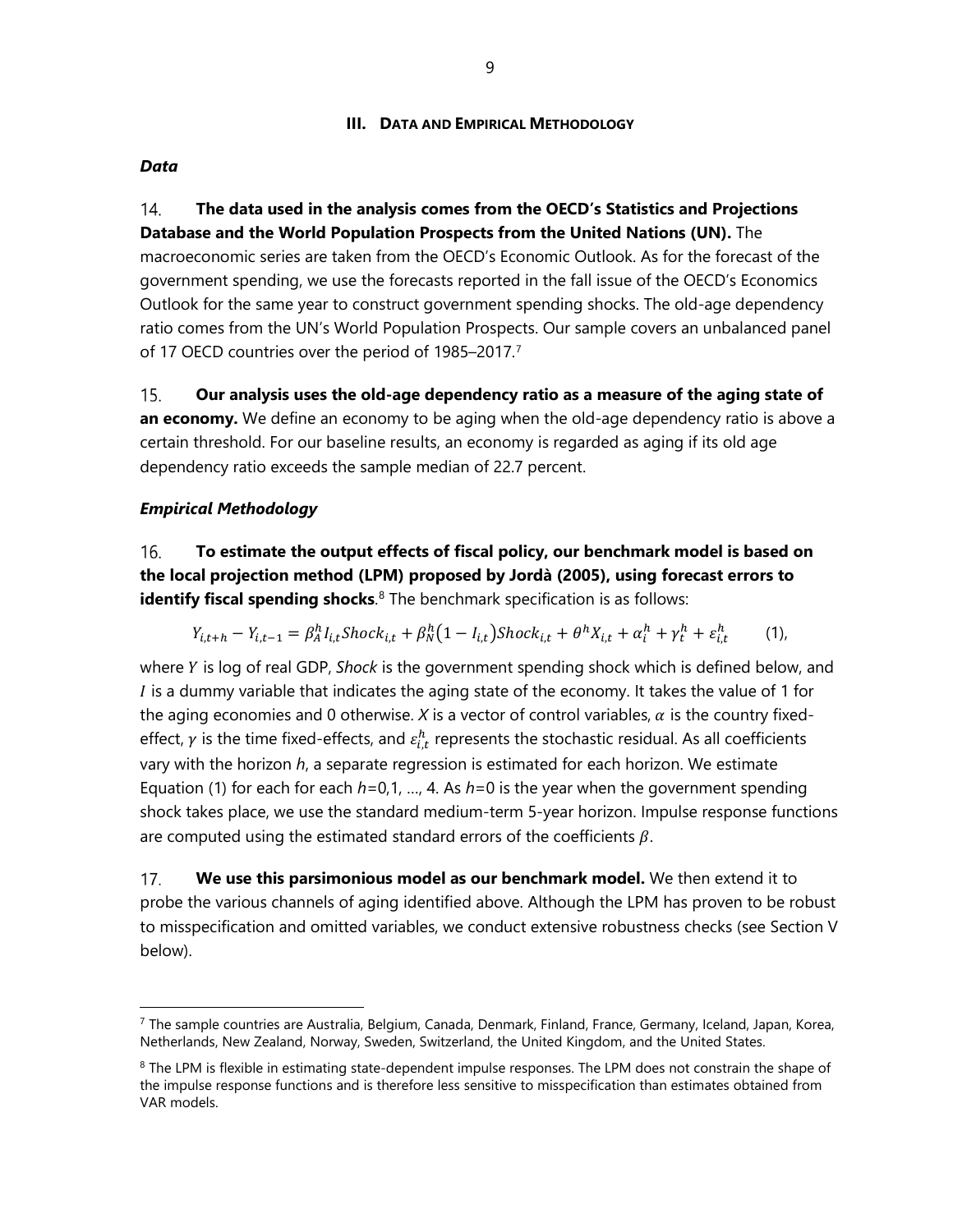#### 18. **Following Auerbach and Gorodnichenko (2012, 2013), government spending shocks are identified as forecast errors of government spending.** Thus,

$$
Shock_{i,t} = G_{i,t} - G_{i,t}^E,
$$

where  $G_{i,t}$  is the government spending as a share of GDP, and  $G_{i,t}^E$  is a prior forecast of government spending. Forecasts are taken from the fall issue of the OECD's *Economic Outlook*. This identification method overcomes two challenges often associated with the estimation of fiscal multipliers, namely the "fiscal foresight" problem (Leeper, Richter, and Walker, 2012; Leeper, Walker, and Yang, 2013) and the potential feedback from the state of the economy to fiscal policy.[9](#page-9-0)

#### **IV. EMPIRICAL FINDINGS**

## **A. Basic Results**

19. **The results of the benchmark model find lower output effect of fiscal spending shocks in aging economies.** Figure 7 shows impulse responses obtained from estimation of Equation 1. Here and what follows, horizontal axes measure years after the shock. A positive government spending shock—whose size is 1 percent of GDP— increases output by about 0.1 percent in the first year and 0.5 percent in the fourth year after the shock if the state of population aging is not taken into account (linear model). Population aging, however, alters the output effect of government spending shocks. In non-aging economies, a positive government spending shock is associated with a similar increase in output of about 0.09 percent in the same year and 0.6 percent four years after the shock. In contrast, in aging economies, the output effects are not statistically significant.

20. **The results highlight the importance of heterogeneity by aging.** The results above suggest the need to consider the degree of population aging in estimating the size of the output effects, in addition to various other factors.<sup>[10](#page-9-1)</sup> We find that while the output effects of fiscal policy shocks are statistically different from zero over the whole 5-year horizon in non-aging economies, those are not statically significant in aging economies. We also find that the differences of estimated output effects between aging and non-aging economies are statistically significant at the 5 percent level from *t*=1 and at 10 percent at *t*=0.[11](#page-9-2) Furthermore, size of the output response to fiscal policy shocks in aging economies is much smaller than that in nonaging economies. Clearly, these differences are economically important and policy relevant.

<span id="page-9-0"></span> $9$  Economic agents receive signals about future changes in fiscal spending policy before they actually take place, which may affect their decision behavior. This is known as the fiscal foresight problem. Also, fiscal policy is likely to be a response to the current state of the economy even if the policy is unanticipated. Using the forecast error approach would reduce the probability that the fiscal policy shock contains information about the current business cycle since most of the information of the business cycle in year t would be contained in the forecast (published in October), not in the forecast errors.

<span id="page-9-1"></span> $10$ The recent literature finds that the size of fiscal multipliers is influenced by various factors. IMF (2014) provides a comprehensive survey.

<span id="page-9-2"></span><sup>&</sup>lt;sup>11</sup> We follow the method in Boeckx et al. (2019).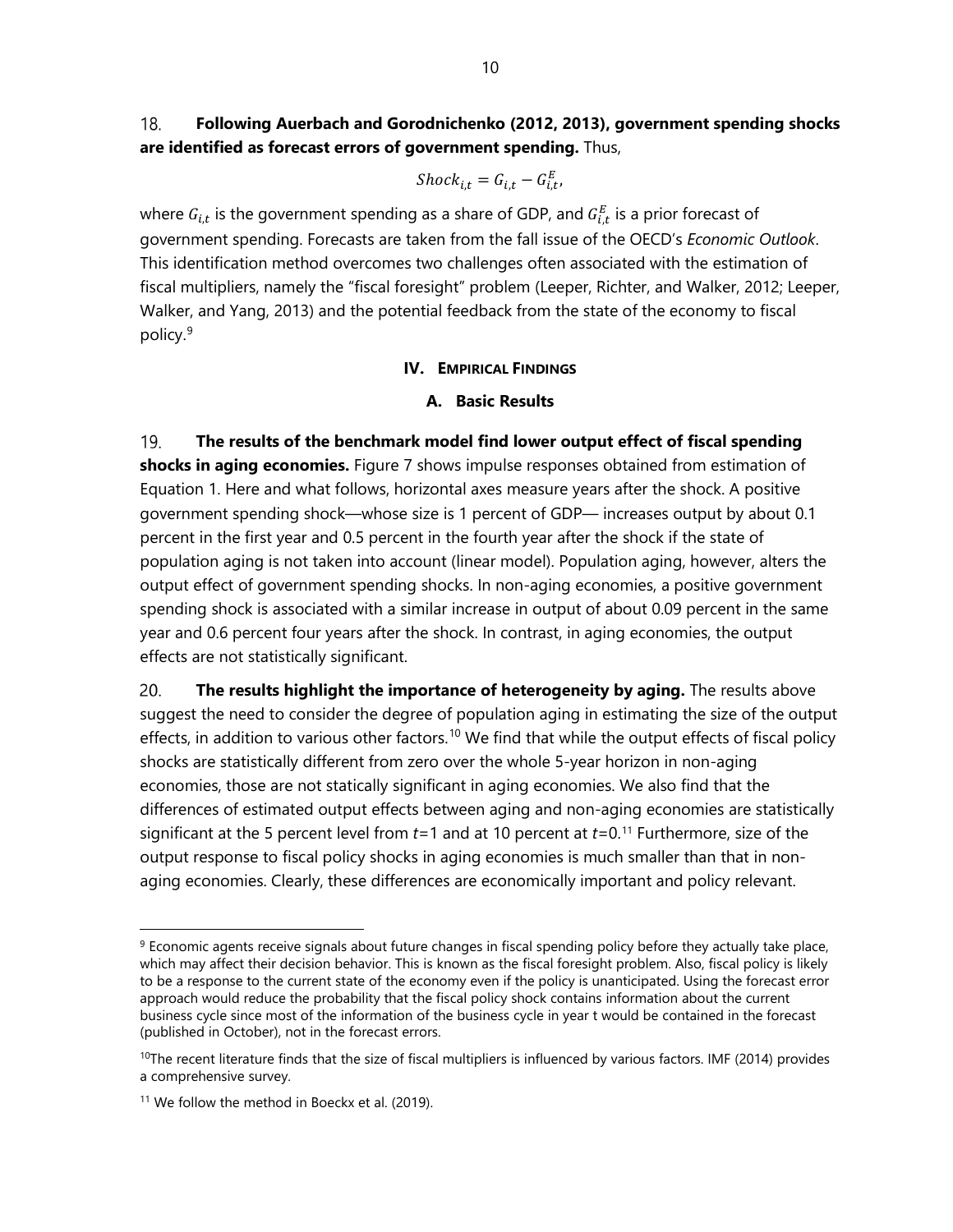

**Figure 7. Output Effects of the Government Spending Shock**

*Note*: t=0 is the year of the shock. Solid lines present the responses (in percent) to an unanticipated shock to government spending of 1 percentage point of GDP. Dashed lines denote 90 percent confidence bands. An economy is regarded as aging if its old age dependency ratio exceeds the median of 22.7 percent.

#### **B. Recessions vs. Booms**

 $21.$ **We extend our analysis to examine how population aging affects output effects of fiscal policy over the business cycle.** Recent studies on the fiscal multiplier find that the state of the business cycle affects the size of the fiscal multiplier (Auerbach and Gorodnichenko, 2012 and 2013; Ramey and Zubairy, 2018). Thus, it is important to examine whether population aging would affect the state-dependent output effect of the government spending shock. For this purpose, we allow the response of output to vary with the state of the economy:

$$
Y_{i,t+h} - Y_{i,t-1} = I_{i,t} \left[ \beta_{R,A}^h G(z_{i,t}) \text{Shock}_{i,t} + \beta_{B,A}^h \left( 1 - G(z_{i,t}) \right) \text{Shock}_{i,t} \right] + \left( 1 - I_{i,t} \right) \left[ \beta_{R,N}^h G(z_{i,t}) \text{Shock}_{i,t} + \beta_{B,N}^h \left( 1 - G(z_{i,t}) \right) \text{Shock}_{i,t} \right] + \theta^h X_{i,t} + \alpha_i^h + \gamma_t^h + \varepsilon_{i,t}^h \tag{2},
$$

with

$$
G(z_{i,t}) = \frac{\exp(-\delta z_{it})}{1 + \exp(-\delta z_{it})}, \delta > 0
$$

where *z* is an indicator of the business cycle normalized to have zero mean and unit variance, and *G*(∙) is the corresponding smooth transition function. The transition function can be interpreted as the probability of the economy being in recession. *G*=1 corresponds to a situation in which the economy is in a deep recession, while G=0 corresponds to the economy being in a strong expansion. Following Auerbach and Gorodnichenko (2013) and IMF (2014a), we use real GDP growth as a measure of the business cycle and set the parameter  $\delta$ =1.5.<sup>[12](#page-10-0), [13](#page-10-1)</sup>

<span id="page-10-0"></span><sup>&</sup>lt;sup>12</sup> Auerbach and Gorodnichenko (2013) set  $\delta$ =1.5 so that a typical economy spends about 20 percent of the time in a recession regime, which is consistent with the fraction of recessionary periods in the U.S. Auerbach and Gorodnichenko (2014) estimate government purchase multipliers for Japan by setting  $\delta$ =1.5.

<span id="page-10-1"></span> $<sup>13</sup>$  Instead of using the output gap, we identify the state of the economy using GDP growth as the output gap is</sup> unobservable and subject to substantial and frequent revisions, and thus estimates of output gaps are typically surrounded by great uncertainty. However, as noted below, similar results are obtained when we use the output gap as the business cycle indicator.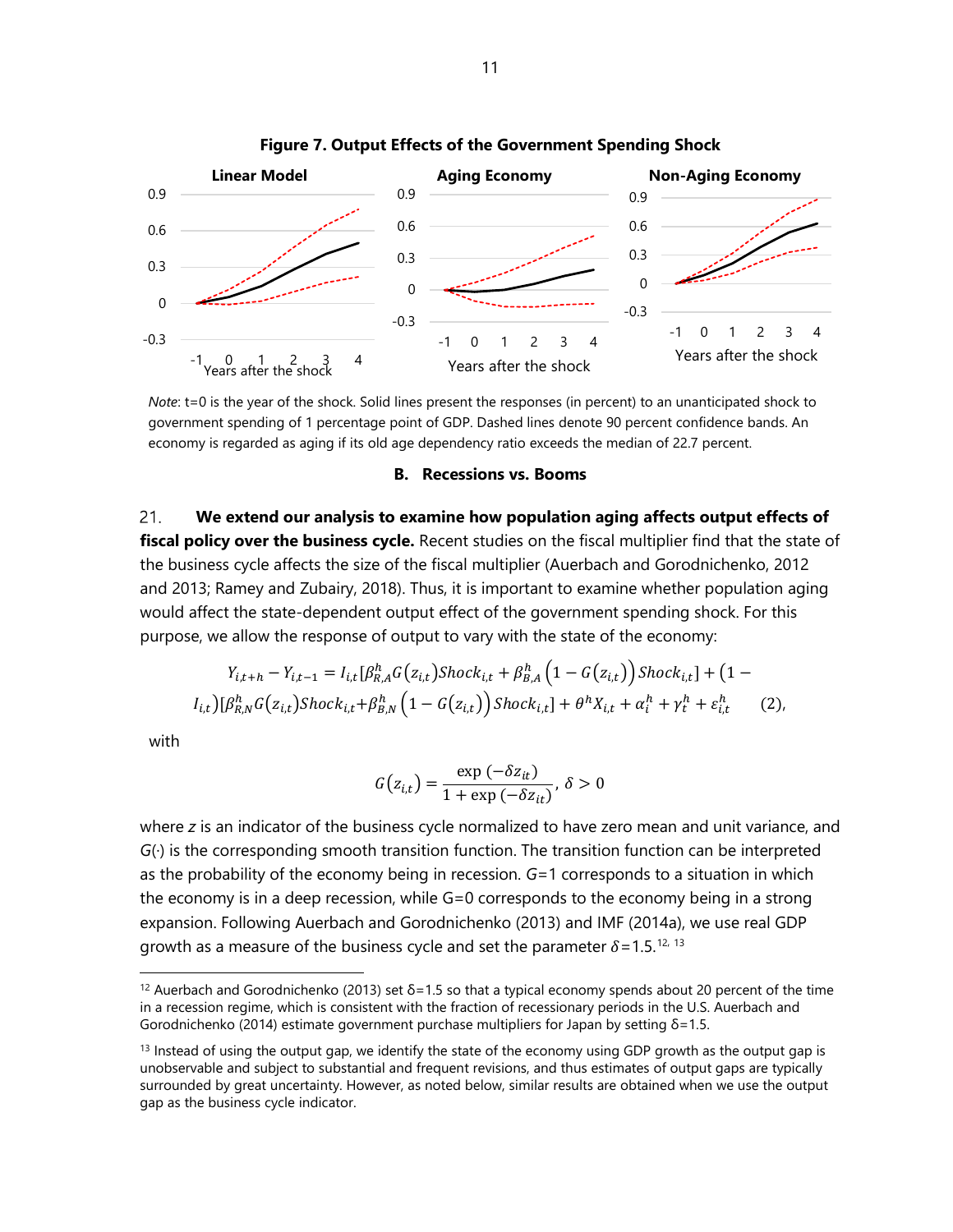22. **Population aging also affects the state-dependent fiscal multipliers.** Figure 8 presents state-dependent impulse responses of output to an unanticipated increase in government spending by 1 percent of GDP. For both aging and non-aging economies, we show impulse responses in an expansionary regime (boom) and a recessionary regime (recession). As in previous studies in the literature (Barro and Redlick, 2011; Auerbach and Gorodnichenko, 2012 and 2013; Dell'Erba et al. 2014), the output responses are significantly different by the state of an economy. Figure 8 shows that population aging weakens the positive output effects of government spending shocks under recessions. We find that the differences of the estimated output effects under recessions are statistically significant between aging and non-aging economies in the medium term (from *t*=2).<sup>14</sup> In contrast, the difference in output responses under booms are not statistically significant between aging and non-aging economies, although the negative output impact of the government spending shock is long-lasting in aging economies. [15](#page-11-1) 



**Figure 8. State-Dependent Fiscal Multipliers in Both Aging and Non-Aging Economies**

*Note*: t=0 is the year of the shock. Solid lines present the responses (in percent) to an unanticipated shock to government spending of 1 percentage point of GDP. Dashed lines denote 90 percent confidence bands. An economy is regarded as aging if its old age dependency ratio exceeds the median of 22.7 percent.

<span id="page-11-0"></span> $14$  It is important to note that an overlap of the confidence intervals by itself does not imply that the differences are statistically insignificant. For example, Boeckx et al. (2019) show that the difference between the impulse responses are statistically significant though the confidence intervals overlap.

<span id="page-11-1"></span><sup>&</sup>lt;sup>15</sup> Auerbach and Gorodnichenko (2012) also found negative fiscal multipliers during booms in the U.S.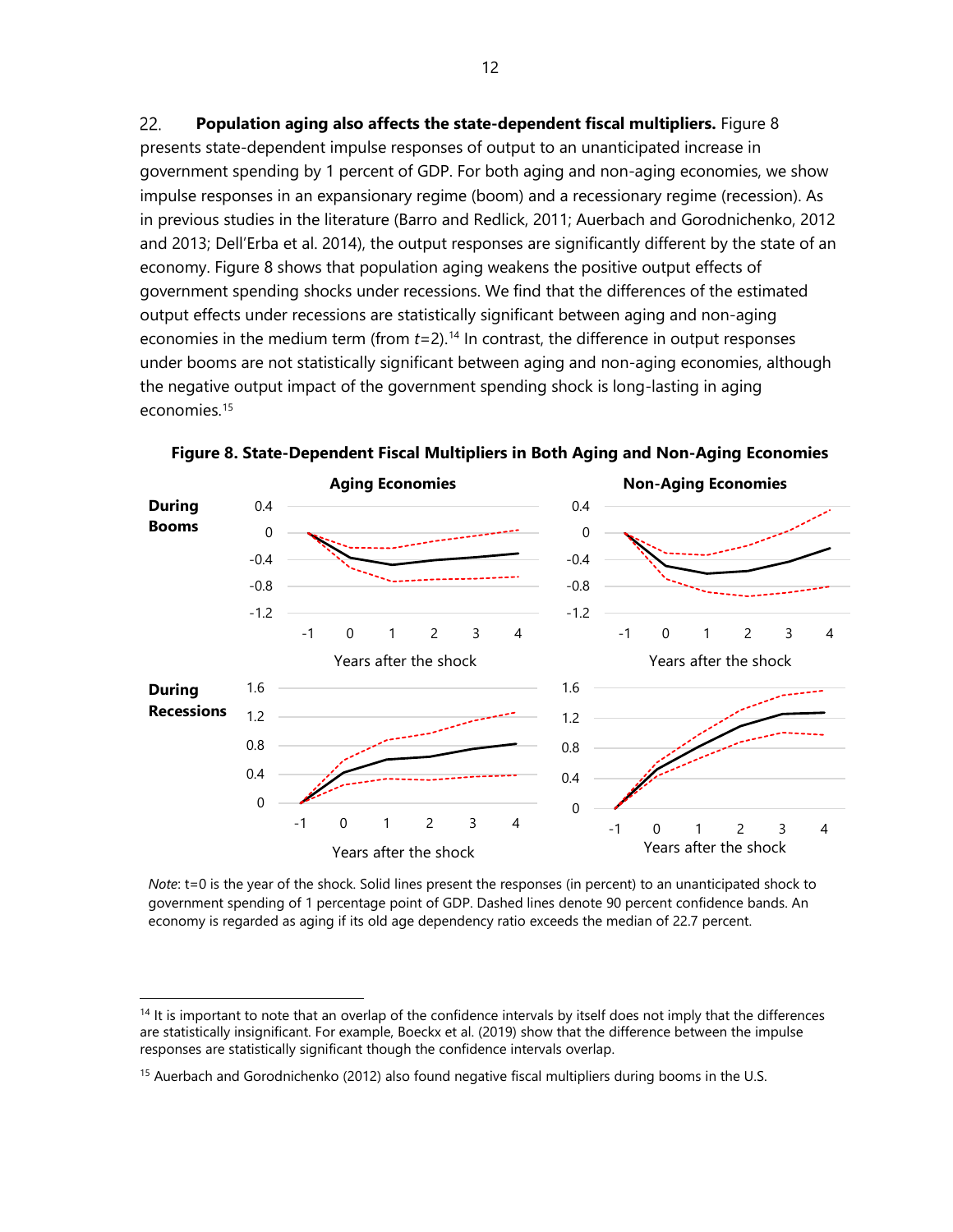## **Box 1. Would Fiscal Stimulus be Effective During Recessions in Highly Aging Economies?**

We confirm that in aging economies (with old-age dependency ratio above 22.7 percent), the output effects of fiscal spending shocks are state-dependent. The analysis above (Figure 8) suggests "lower but still positive" impacts of fiscal spending shocks in aging economies during recessions. This finding raises further the question, "does the effectiveness of a *fiscal stimulus during a recession depend on the degree of aging?"*

To answer this question, we now examine how the output effects of government spending shocks would change by varying the threshold for aging population. Using the same model specification as above, the output effects are now estimated by setting a threshold for the oldage dependency ratio at 22 percent, 24 percent, and 26 percent.

The figure below shows that the output effect of fiscal stimulus during recessions are significantly weakened with higher population aging. For economies with the old-age dependency ratio below 22 percent or 24 percent, the estimated effects stay almost the same as under the benchmark. Once the threshold is increased to 26 percent, however, the output effects would become statistically insignificant a year after the spending shock.<sup>1</sup> It appears that the demand-supporting effects of a fiscal stimulus in a recession do decline as aging progresses.

## **Output Effects During Recession by Different Threshold for Old-Age Dependency Ratio (Threshold Analysis)**



1Raising the threshold for old-dependency ratio reduces the sample size accordingly. To secure sufficient sample size, we are unable to raise the threshold beyond 26 percent.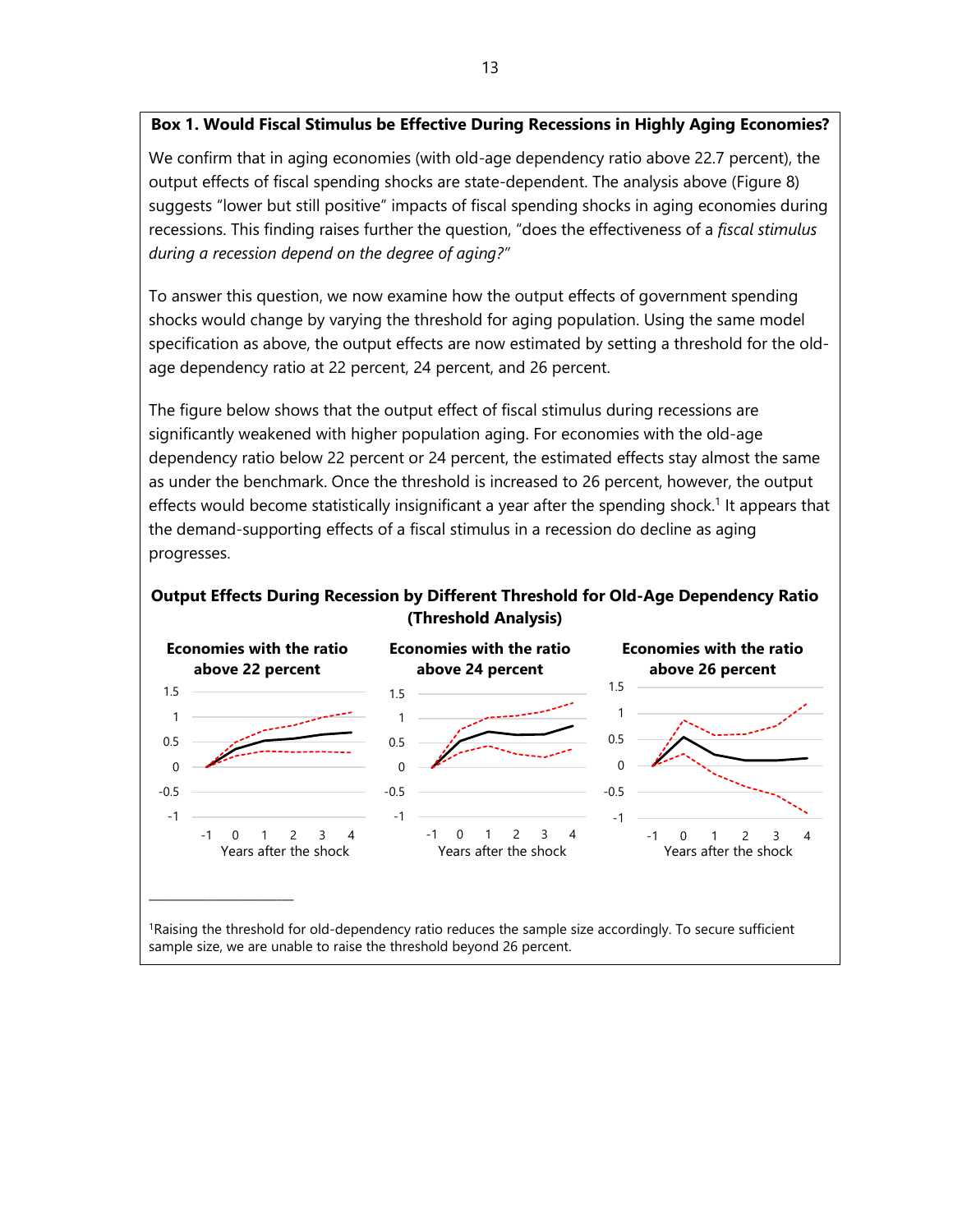# **C. Possible Channels of Transmission**

23. **This section explores possible channels through which population aging affects the output effects of fiscal spending shocks, focusing on: (i) macroeconomic interlinkages with population aging; and (ii) private consumption and investment.** In order to examine whether some macroeconomic variables modify the output effects of fiscal policy shocks, we extend equation (1) as follows:

$$
Y_{i,t+h} - Y_{i,t-1} = I_{i,t} [\beta_{R,A}^h D_{i,t}^{\dagger} \text{Shock}_{i,t} + \beta_{B,A}^h (1 - D_{i,t}) \text{Shock}_{i,t}] + (1 - I_{i,t}) [\beta_{R,N}^h D_{i,t}^{\dagger} \text{Shock}_{i,t} + \beta_{B,N}^h (1 - D_{i,t}) \text{Shock}_{i,t}] + \theta^h X_{i,t} + \alpha_i^h + \gamma_t^h + \varepsilon_{i,t}^h
$$
 (3)

where *D* is a dummy variable that takes value 1 if the variable of interest is above the median value in the sample, and 0 otherwise.

# *(i) Interlinkages with the Macroeconomic Impact of Population Aging*

24. **As identified in the literature (and discussed earlier in this paper), aging population is associated with changes in labor supply and public debt, through which the output effects of fiscal policy may be affected.** Below we analyze these channels in detail.

# *Labor Supply*

25. **W we first examine how the changes in labor supply would affect the size of the output effects of fiscal spending shocks.** We first start with the analysis using the estimation equation (1), by splitting the sample by the level of labor force growth (below or above the median growth of 0.8 percent). Then, to distinguish the impacts by changes in labor supply from those by population aging, we use dummy variables based on the annual growth in labor force (which take value 1 if the growth in labor force is above the average value in the sample, and 0 otherwise) with the estimating equation (3).

26. **The results point that the growth of labor force matters for the output effects, possibly contributing to the weaker fiscal multipliers in aging economies (Figure 9).**  While fiscal spending shocks have a positive impact on output with higher labor force growth, it does not have any statistically significant impact on output with lower growth of labor force. These results are consistent with the literature. Given that population aging is associated with low growth of labor force (Figure 4), the low output effects with lower growth of labor force may have contributed to the weaker output effects in aging economies. Indeed, 61 percent of observations in aging economies are associated with below-median labor force growth, while 61 percent of observations in non-aging economies come with above-median labor force growth. Focusing on these associations, we find that in non-aging economies with higher labor force growth, the output effects of fiscal policy shocks are positive and statistically significant, while the output effects are generally insignificant in aging economies with lower labor force growth. The differences of estimated output effects between these two economies are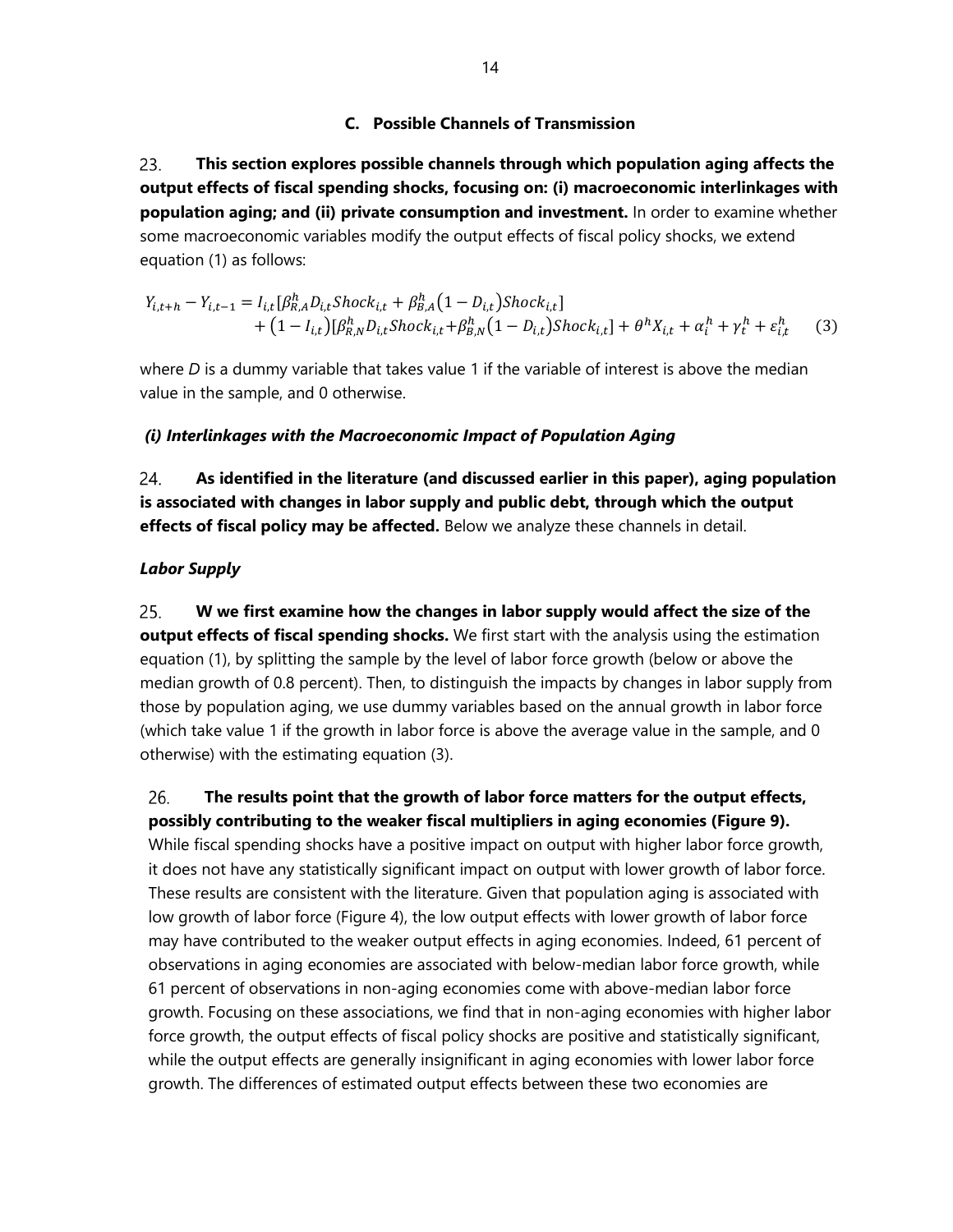statistically significant at the 1 percent level. The results also suggest that increasing labor supply could mitigate the adverse impact of population aging on the output effects of fiscal policy*.*



**Figure 9. Labor Supply and Population Aging**

*Note*: *t*=0 is the year of the shock. Solid lines present the responses to an unanticipated shock to government spending of 1 percentage point of GDP. Dashed lines denote 90 percent confidence bands. An economy is regarded as aging if its old age dependency ratio exceeds the median of 22.7 percent.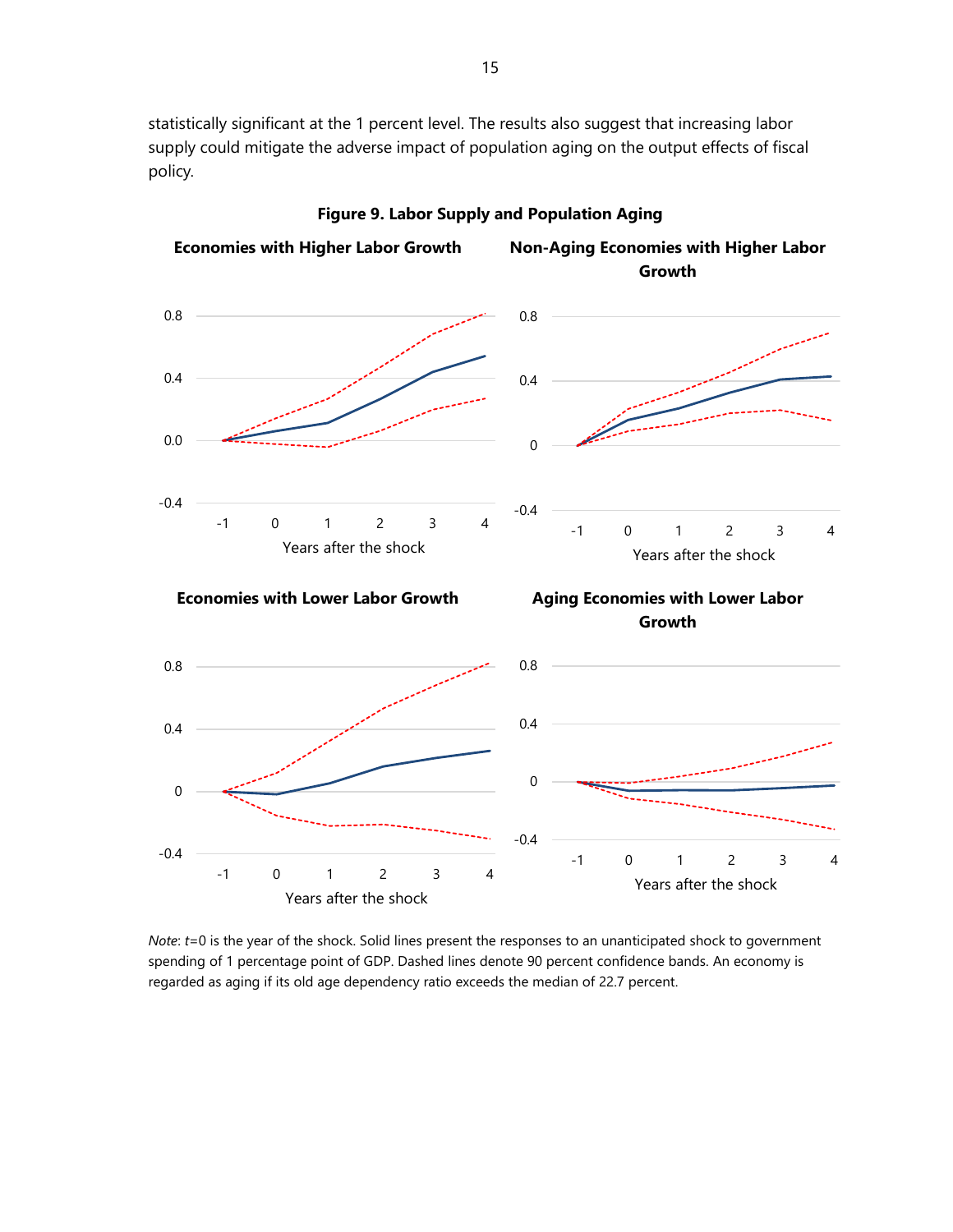# *Public Debt*

27. **Next, we examine if the level of debt would affect the size of the output effects.** As indicated in Figure 6, population aging is positively associated with high public debt. In our sample, 54 percent of observations in aging economies are associated with above-median public debt ratios, while 53 percent of observations in non-aging economies––with below-median debt (the sample median is 57.2 percent of GDP). This may imply that the results (the weaker output effects of fiscal spending shocks) could be driven by high debt. If the impact of debt on the output effects is so confirmed, it would be then important to analyze whether the results are really driven by high public debt or other factors. First, we analyze the estimation equation (1), by splitting the sample by the level of public debt (below or above the sample median of 57.2 percent of GDP). Then, to distinguish the impacts by changes in public debt from those by population aging, we use dummy variables based on the ratio of public debt to GDP (which take value 1 if the debt is above the average value in the sample, and 0 otherwise) with the estimating equation (3).

**Our results highlight the impact of the level of debt on the size of the output**  28.

**effects (Figure 10).** In lower-debt countries, the shocks have robust impacts on output (positive and statistically significant). In contrast, in higher-debt countries, the effects are not statistically significant. Such adverse impacts of high debt on fiscal stimulus are consistent with the literature (Ilzetzki et al., 2013; Kirchner et al., 2010).[16](#page-15-0) Taking into account the tendency of higher level of debt with population aging, the weaker effects with higher debt may have contributed to the weaker output effects in aging economies. In order to make this distinction more clear, we estimate output effects of government spending shocks in aging economies with higher debt and non-aging economies with lower debt. The results show that while in non-aging economies with lower debt, the output responses are statistically significant, while they are not in aging economies with higher debt.<sup>[17](#page-15-1)</sup> This analysis reveals that, compared with the output effects in aging economies (Figure 10), while high-debt countries generally face weaker fiscal multipliers, high-debt aging economies face even weaker multipliers.<sup>[18](#page-15-2)</sup>

#### 29. **The results may imply that population aging would amplify the Ricardian effects.**

The weakest effects in high-debt aging economies may be affected through the amplification of the Ricardian effects and/or other factors. This suggests that it is important to take into account the role of population aging when analyzing the relationship between public debt and growth.

<span id="page-15-0"></span><sup>&</sup>lt;sup>16</sup> The debt level could affect the size of fiscal multipliers. As fiscal stimulus tends to have negative credibility and confidence effects on private demand and the interest rate risk premium, economies with high debt are more likely to have lower fiscal multipliers.

<span id="page-15-1"></span><sup>&</sup>lt;sup>17</sup> The differences of estimated output effects between these two economies are statistically significant at the 5 percent level at *t=0* and 1 percent level from *t=1*.

<span id="page-15-2"></span> $18$  The differences of estimated output effects between aging economies and high-debt aging economies are statistically significant at the 5 percent level at *t=0* and 1 percent level from *t=1*.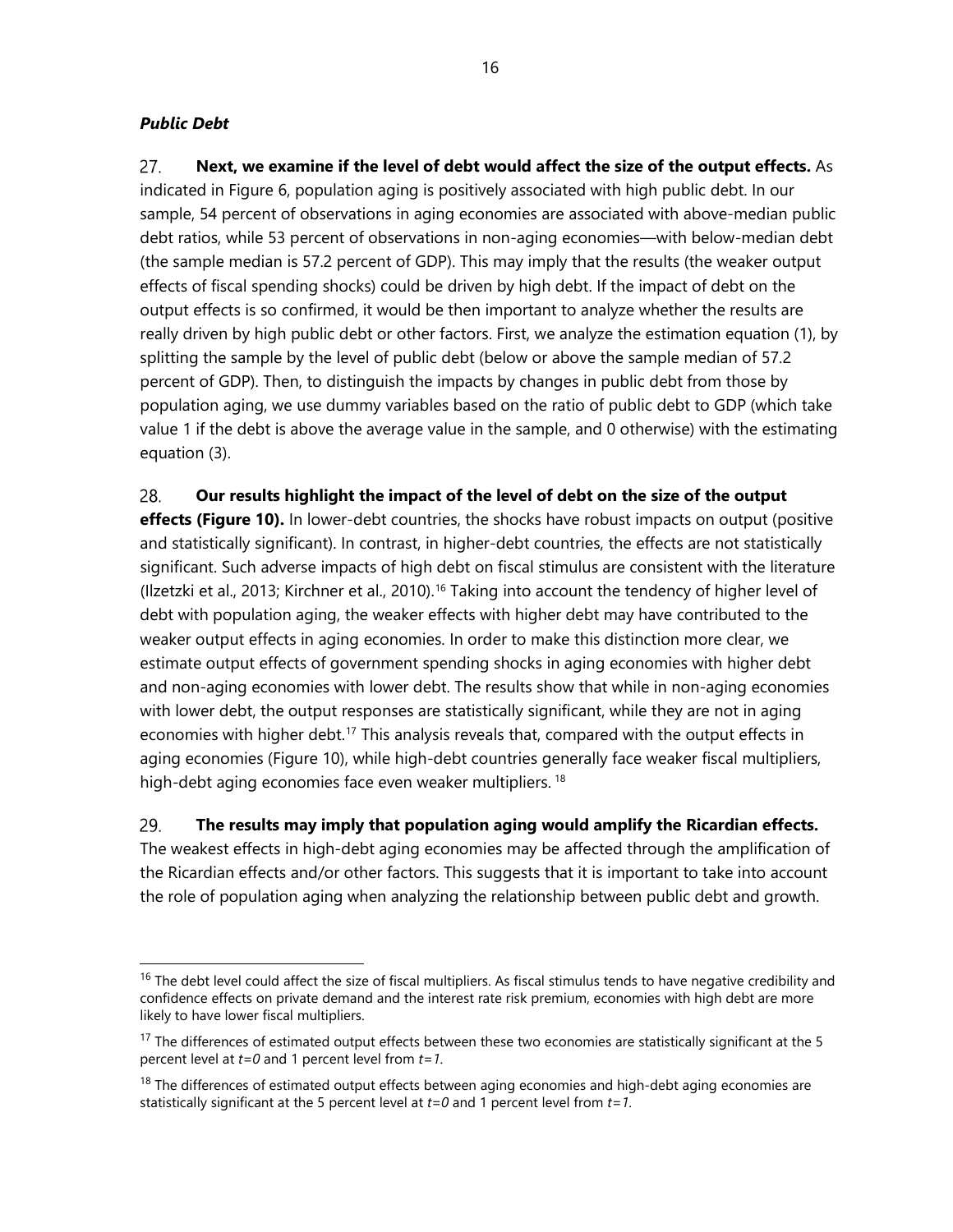

#### **Figure 10. The Role of Public Debt Level**

*Note*: *t*=0 is the year of the shock. Solid lines present the responses to an unanticipated shock to government spending of 1 percentage point of GDP. Dashed lines denote 90 percent confidence bands. An economy is regarded as aging if its old age dependency ratio exceeds the median of 22.7 percent.

#### *(ii) Impact on Private Consumption and Investment*

**To better understand the transmission of fiscal stimulus in aging economies, it is**  30. **important to examine the impact of fiscal spending shocks on private consumption and investment.** Population aging may lower the effect of fiscal stimulus on private consumption, with the prospect for future tax burden and consumers' concerns about future uncertainty. This could be more pronounced for high-debt economies. Population aging may also lower the effect of fiscal stimulus on private investment, with lower prospective investment returns and expectations for a higher future tax burden. We estimate the effects of fiscal spending shocks on private consumption and investment in aging and non-aging economies, based on the empirical model (1).

31. **The results show that the weaker effects of the government spending shock on private consumption and investment in aging economies (Figure 11)**. There is a sharp contrast between aging and non-aging economies. The effect on private consumption is not statistically significant in aging economies while it is positive and statistically significant in non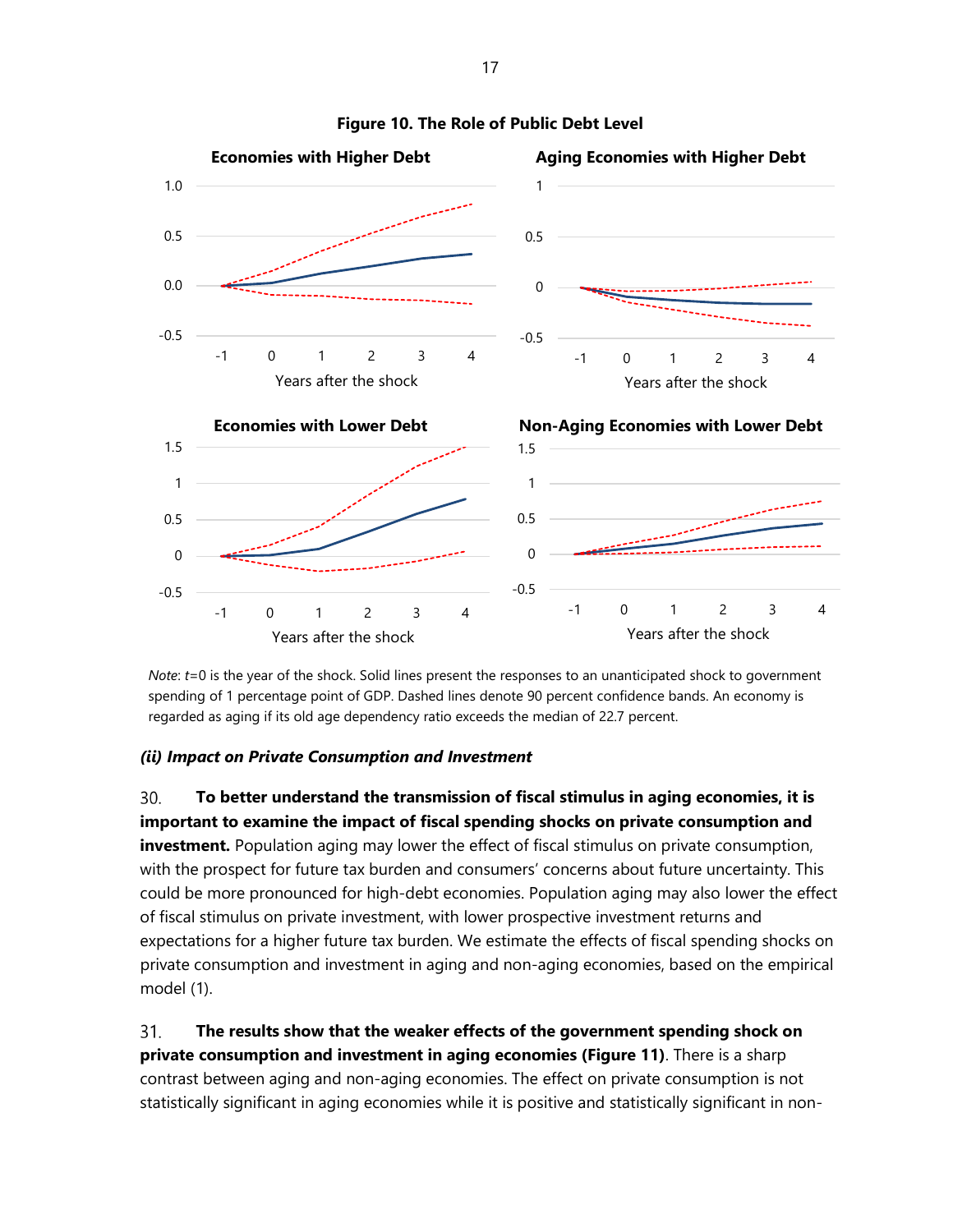aging economies. A similar trend is observed for private investment (with statistically significant effect in non-aging economies). Such a contrast is apparently a reflection of the impacts, including through: (i) Ricardian-type responses and (ii) lower growth in labor supply, as discussed above.



**Figure 11. Government Spending Shocks on Private Consumption and Investment**

Note: t=0 is the year of the shock. Solid lines present the responses to an unanticipated shock to government spending of 1 percentage point of GDP. Dashed lines denote 90 percent confidence bands. An economy is regarded as aging if its old age dependency ratio exceeds the median of 23 percent.

#### **D. Robustness Checks**

#### 32. **The results are robust in several directions. [19](#page-17-0)**

• *Indicator of population aging*: We check whether our results are sensitive to the chosen measure of population aging. Instead of using the old-age dependency ratio, we use: (i) the share of youth aged 20–29 in total population; and (ii) the share of working-age population in total population as measures of population aging. We find that the main results remain broadly unchanged. We also confirm that our main results do not change if the smooth transition function, instead of the dummy variable, is used to distinguish aging economies and non-aging economies

<span id="page-17-0"></span><sup>&</sup>lt;sup>19</sup> The results of robustness checks are available upon request.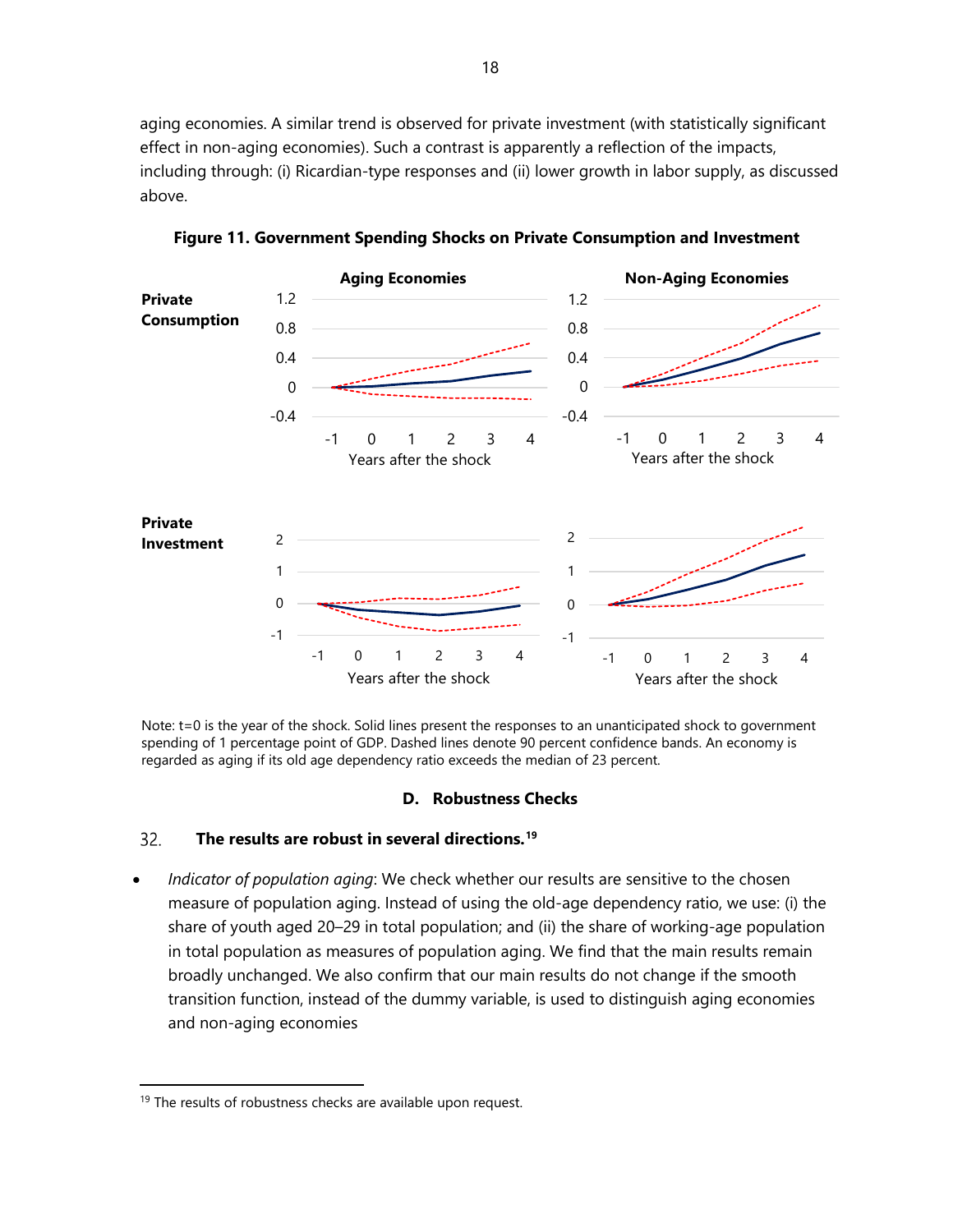- *Government spending shocks*: We also check whether our results hold for alternative measures of government spending shocks. Instead of using the forecasts made in October of the same year, we use the forecasts from October of the previous year and April of the same year to compute the forecast errors of government spending. Our results remain broadly unchanged with the alternative shock series. We also add current and lagged output growth innovations as control to address endogeneity concerns and confirm that our main results are robust to this specification change.<sup>[20](#page-18-0)</sup> Furthermore, we examine whether the sign of government spending shock matter. By introducing a dummy variable that takes value one for positive shocks and zero otherwise, we find that there is no statistically significant difference between positive and negative shocks.
- *Different spending shocks*: We further examine different type of government spending shocks by decomposing them into fiscal consumption and investment shocks. The analysis confirms that the results remain broadly consistent with the analysis based on overall spending shocks. It shows that (i) both consumption and investment shocks have positive output effects in both aging and non-aging economies; and (ii) the output effects of consumption shocks are larger in non-aging economies. $21$
- *Business cycle measure*s: We used the growth rate and the unemployment rate as the business cycle indicator. Our results remain unchanged with the regressions using the output gap as a business cycle indicator.
- *Control variables*: Although the local projection method is robust to misspecification (Jordà, 2005), we consider different combinations of control variables (lag of growth rate, lag of shocks, the level of public debt, interest rates, and revenue shocks). Our main results remain broadly unchanged with the regression using these control variables.

# **V. CONCLUSION AND POLICY IMPLICATIONS**

33. **This paper finds that the effect of fiscal stimulus on output is weakened as population aging proceeds.** In economies with a lower share of aged population, a positive government spending shock increases output. In contrast, in economies with a higher share of aged population, a government spending shock does not have a statistically significant impact on output. Moreover, we also find that, during recession, the positive output effects in aging economies are weaker than those in non-aging economics, while during booms, the negative output effect is long-lasting with population aging. We also find that the output effects are particularly weak in highly aging economies and in high-debt aging economies.

#### 34. **Our analysis also suggests a few possible channels through which population aging weakens the output effects of fiscal policy.** Specifically, those include: (i) Ricardian-type

<span id="page-18-0"></span> $^{20}$  Output growth innovations are defined as the difference between actual GDP growth and its forecast. We obtain the forecast from WEO in October of the same year.

<span id="page-18-1"></span> $21$  It should be noted that, in both economies, investment shocks have larger output effects than consumption shocks. Population aging changes the composition of government spending towards government consumption and transfer, leading to lower fiscal multipliers.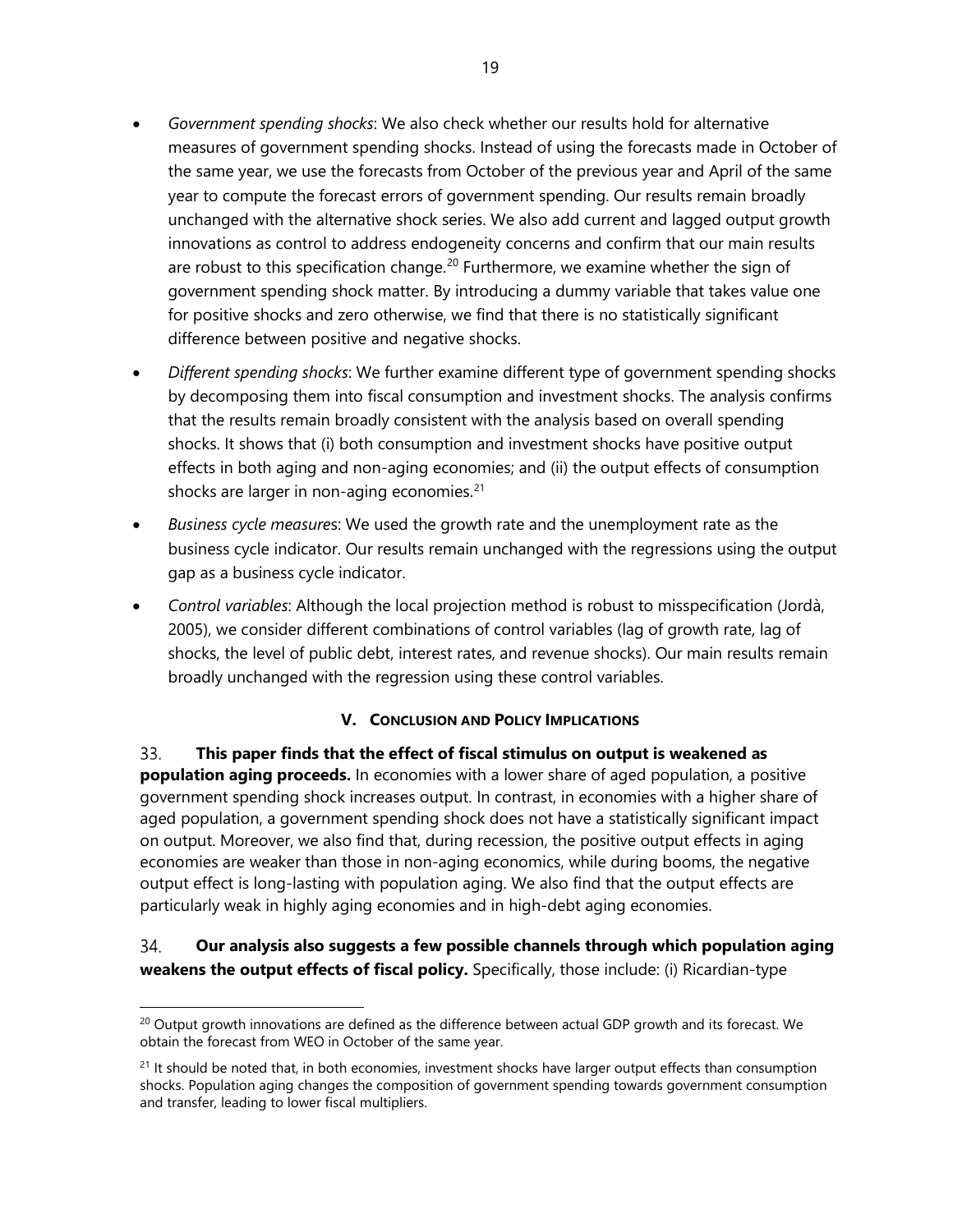responses and (ii) lower growth in labor supply (likely leading to lower growth prospects). Population aging—through these channels—reduces the impacts of fiscal stimulus on private consumption and investment, resulting in the lower output effects of fiscal spending shocks. We, however, acknowledge that fuller analyses on the channels, possibly based on a model-based analysis, would be warranted to fully identify the channels in a comprehensive manner, which we defer to future studies.

#### 35. **Important policy implications for aging economies can be drawn from our findings:**

- **During recessions, a larger fiscal stimulus would be required to support aggregate demand.** Given the weaker power of fiscal spending, a larger fiscal stimulus would be required to achieve a given level of demand-supporting effect. The stimulus packages should be designed to allow discretionary and temporary spending increases in areas with larger multipliers (e.g., capital spending).
- **A larger fiscal space may be required to allow wider swings of the fiscal position.** To prepare for a larger fiscal stimulus during recessions, sufficiently large fiscal space should be secured during booms. Given larger needs for social expenditures in aging economies (IMF, 2016a, 2019a; Yashio and Hachisuka, 2014), from a longer-term perspective, countries should prepare for building significant fiscal space before aging progresses too far.
- **Policy measures to promote labor supply could help increase the output effect of fiscal stimulus in aging economies.** Increased labor supply would help bolster the output effects of fiscal stimulus. To ensure demand-supporting effects of fiscal policy, policy measures to enhance labor supply (e.g., through stronger female labor force participation or labormarket-need-based immigration) would help.
- **Other macroeconomic policies and structural reforms need to play a more important role in supporting domestic demand.** Articulating a set of effective policies in aging economies would go well beyond the scope of this paper. It is, however, important to acknowledge that the output effects of both monetary policy (Imam, 2013) and fiscal policy would likely be weakened in aging economies. Thus, to support aggregate demand, other macroeconomic and structural policies may need to play a more important role.<sup>[22](#page-19-0)</sup>

36. **The results of this paper also have important implications for analyzing the relationship between public debt and growth.** We find that, while higher-debt countries generally face weaker fiscal multipliers, high-debt aging economies face even weaker fiscal multipliers. Fiscal stimulus in these countries—even rightly undertaken during recession—may have a limited impact on output. This also demonstrates the importance of taking into account the role of population aging when analyzing the relationship between public debt and growth.

<span id="page-19-0"></span> $^{22}$  For the details of structural reforms, see IMF (2016b). It argues that faster progress on structural reforms would support growth in the near term and bolster potential growth in the medium term. How best to prioritize amongst structural reforms, however, depends critically on each country's macroeconomic conditions.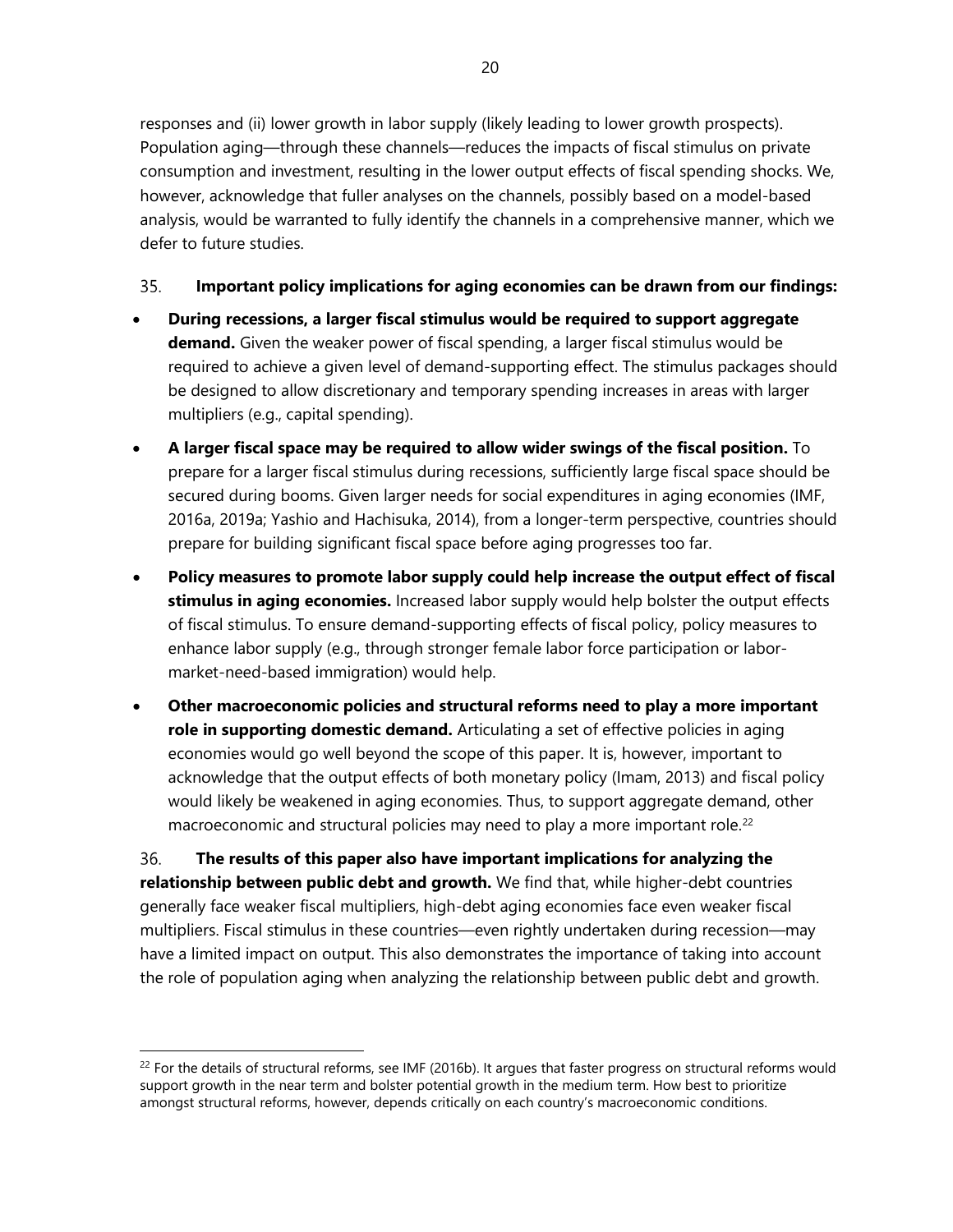#### **REFERENCES**

- Akitoby, B., Honda, J., and H. Miyamoto, 2019, "Countercyclical Fiscal Policy and Gender Employment Gap: Evidence from the G-7 Countries," IMF Working Paper, No. 19/4, International Monetary Fund, Washington, D.C.
- Aksoy, Y., Basso, H.B., Smith, R.P, and T. Grasl, 2019, "Demographic Structure and Macroeconomic Trends," American Economic Journal: Macroeconomics, 11(1): pp. 193–222.
- Auerbach, A. J., Cai, J., and L. J. Kotlikoff, 1991, "U.S. Demographics and Saving: Predictions of Three Saving Models," Carnegie-Rochester Conference Series on Public Policy, 34(1), pp. 135–156.
- Auerbach, A., and Y. Gorodnichenko, 2012, "Measuring the Output Responses to Fiscal Policy," American Economic Journal: Economic Policy 4(2): pp. 1–27.
- Auerbach, A., and Y. Gorodnichenko, 2013, "Fiscal Multipliers in Recession and Expansion," in *Fiscal Policy After the Financial Crisis*, edited by Alberto Alesina and Francesco Giavazzi, University of Chicago Press, pp. 63–98.
- Auerbach, A. J., Kotlikoff, L. J., Hagemann, R. P., and G. Nicoletti, 1989, "The Economic Dynamics of an Ageing Population: The Case of Four OECD Countries," OECD Economics Department Working Papers, No. 62, OECD Publishing.
- Barro, R. J., and C. J. Redlick, 2011, "Macroeconomic Effects from Government Purchases and Taxes," Quarterly Journal of Economics, 126(1), pp. 51–102.
- Basso, H.S., and O. Rachedi, 2019, "The Young, the Old, and the Government: Demographics and Fiscal Multipliers," Mimeo.
- Blanchard, O. J., 1985, "Debt, Deficits, and Finite Horizons," Journal of Political Economy, 93(2), pp. 223–247.
- Boeckx, J, M. Dossche, A. Galesi, B. Hofmann, G. Peersman, 2019, "Do SVAR with sign restrictions not identify unconventional monetary policy shocks?," BIS Working Papers No 788.
- Bloom, D. E., D. Canning, and B. Graham, 2003, "Longevity and Life-cycle Savings," The Scandinavian Journal of Economics 105(3), pp. 319-338.
- Bloom, D. E., D. Canning, and G. Fink, 2010, "Implications of Population Ageing for Economic Growth," Oxford Review of Economic Policy 26 (4), pp. 583–612.
- Dell'Erba, S., Koloskova, K., and M. Poplawski-Ribeiro, 2014, "Medium-Term Fiscal Multipliers during Protracted Recessions," IMF Working Papers 14/213, Washington, D.C.: International Monetary Fund.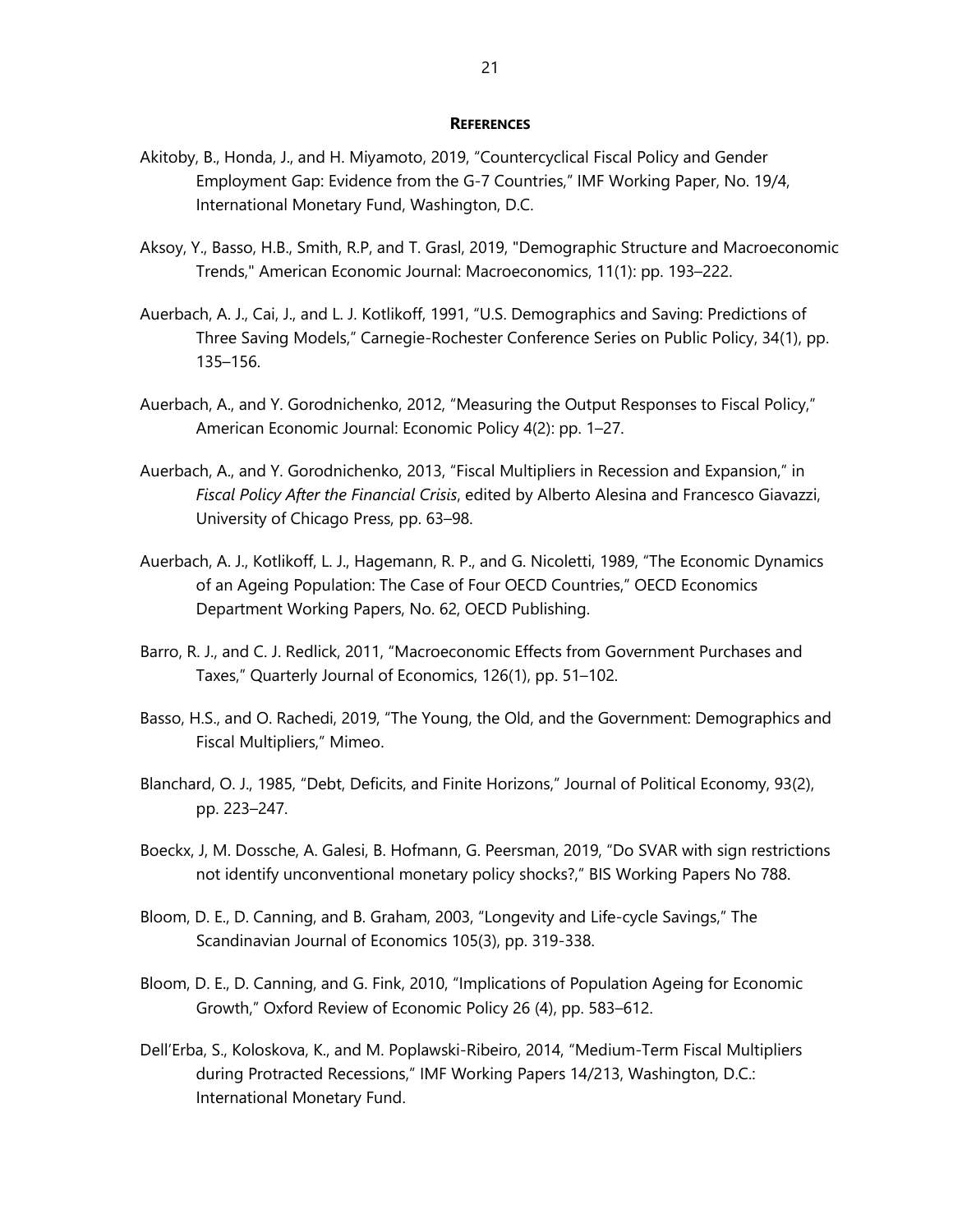- Grob, U., and S.C. Wolter, 2007, "Demographic Change and Public Education Spending: A Conflict between Young and Old?" Education Economics, 15(3), pp. 277–292.
- Heijdra, B.J., and J.E. Ligthart, 2006, "The Macroeconomic Dynamics of Demographic Shocks," Macroeconomic Dynamics 10(3), pp. 349–370.
- Heijdra, B.J., and W.E. Romp, 2008, "A life-cycle overlapping-generations model of the small open economy," Oxford Economic Papers 60(1), pp. 88–121.
- Imam, P.A., 2013, "Shock from Graying: Is the Demographic Shift Weakening Monetary Policy Effectiveness," IMF Working Paper, No. 13/191.
- International Monetary Fund, 2014a, "Public Expenditure Reform: Making Difficult Choices," Fiscal Monitor, April 2014.
- \_\_\_\_\_\_, 2014b, "Fiscal Multipliers: Size, Determinants, and Use in Macroeconomic Projections," Technical Notes and Manuals, No. 14/04.
- \_\_\_\_\_\_, 2015, "The Fiscal Consequences of Shrinking Populations," SDN/15/21, October 2015.
- \_\_\_\_\_\_, 2016a, "How to Assess Fiscal Implications of Demographic Shifts: A Granular Approach," How to Notes, No. 16/02.
- \_\_\_\_\_\_, 2016b, "Staff Note for the G20—A Guiding Framework for Structural Reforms", No. 16/02.
- \_\_\_\_\_\_, 2017, "Asia: At Risk of Growing Old before Becoming Rich?" Regional Economic Outlook: Asia and Pacific, April 2017.
- \_\_\_\_\_\_, 2019a, "Macroeconomics of Aging and Policy Implications."
- \_\_\_\_\_\_, 2019b, "Demographic Headwinds in Central and Eastern Europe."
- Ilzetzki, E., Mendoza, E. G., and C. A. Végh, 2013, "How Big (Small?) Are Fiscal Multipliers?" Journal of Monetary Economics, 60(2), pp. 239–54.
- Jordà, Ò., 2005, "Estimation and Inference of Impulse Responses by Local Projections," American Economic Review 95(1), pp. 161–182.
- Kirchner, M., Cimadomo, J., and S. Hauptmeier, 2010, "Transmission of Government Spending Shocks in the Euro Area: Time Variation and Driving Forces," ECB Working Paper Series, No. 1219 , European Central Bank, Frankfurt.
- Leeper, E.M., Richter, A.W., and T.B. Walker, 2012, "Quantitative Effects of Fiscal Foresight," American Economic Journal: Economic Policy, 4(2), pp. 115–144.